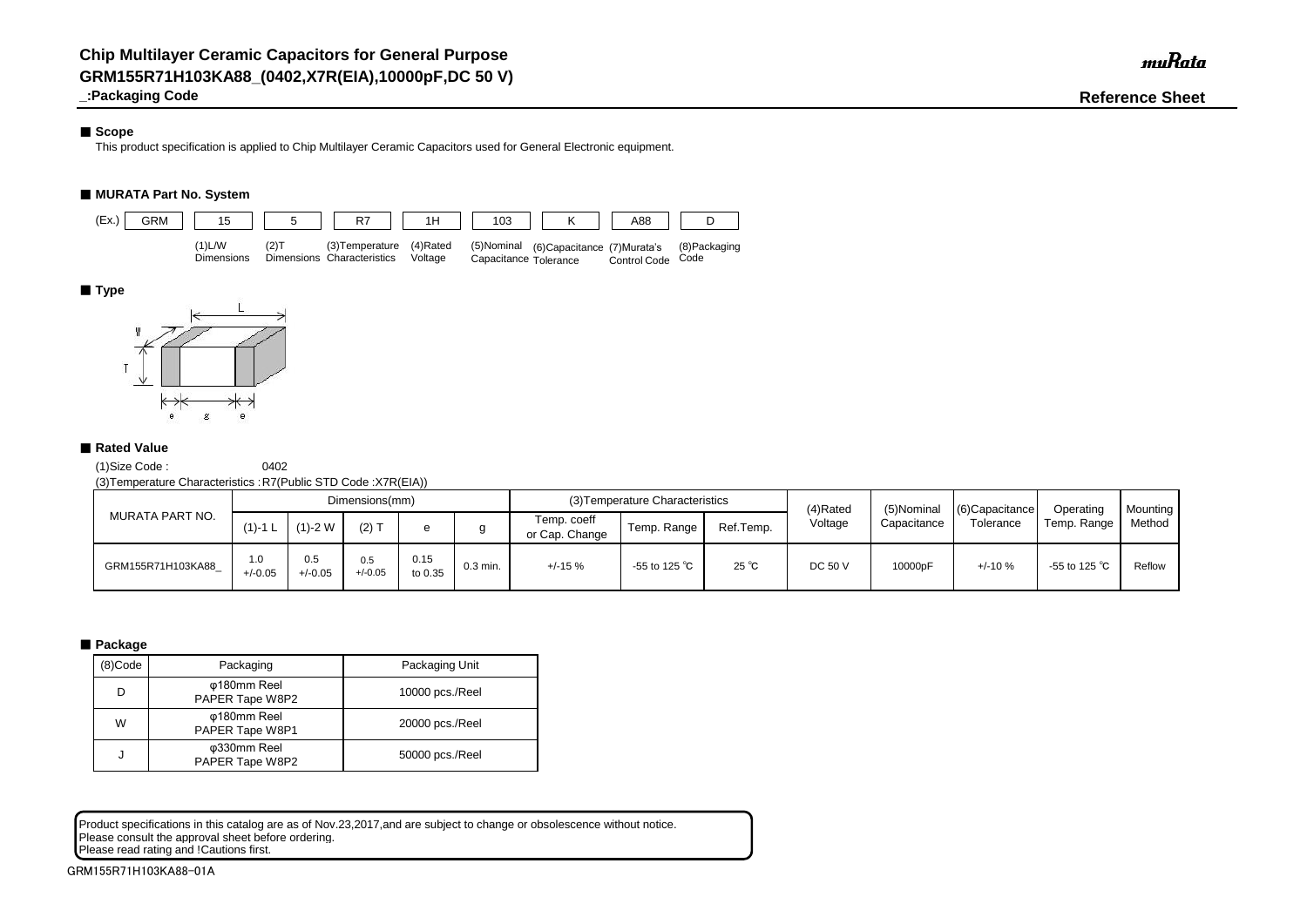## ■ Specifications and Test Methods

| No.            | Item                                            |         | Specification                                               | Test Method (Ref. Standard: JIS C 5101, IEC60384)                                                                                                                                                                                                                                                                                                                                                                                                                            |  |  |  |  |  |  |
|----------------|-------------------------------------------------|---------|-------------------------------------------------------------|------------------------------------------------------------------------------------------------------------------------------------------------------------------------------------------------------------------------------------------------------------------------------------------------------------------------------------------------------------------------------------------------------------------------------------------------------------------------------|--|--|--|--|--|--|
| $\overline{1}$ | <b>Rated Voltage</b>                            |         | Shown in Rated value.                                       | The rated voltage is defined as the maximum voltage which may be applied continuously to the capacitor.                                                                                                                                                                                                                                                                                                                                                                      |  |  |  |  |  |  |
|                |                                                 |         |                                                             | When AC voltage is superimposed on DC voltage, V <sup>P-P</sup> or V <sup>O-P</sup> , whichever is larger, should be maintained<br>within the rated voltage range.                                                                                                                                                                                                                                                                                                           |  |  |  |  |  |  |
|                | 2 Appearance                                    |         | No defects or abnormalities.                                | Visual inspection.                                                                                                                                                                                                                                                                                                                                                                                                                                                           |  |  |  |  |  |  |
|                | 3 Dimension                                     |         | Shown in Rated value.                                       | Using Measuring instrument of dimension.                                                                                                                                                                                                                                                                                                                                                                                                                                     |  |  |  |  |  |  |
|                | 4 Voltage Proof                                 |         | No defects or abnormalities.                                | <b>Measurement Point:</b><br>Between the terminations<br>Test Voltage :<br>250% of the rated voltage<br><b>Applied Time:</b><br>1s to 5s<br>Charge/Discharge Current: 50mA max.                                                                                                                                                                                                                                                                                              |  |  |  |  |  |  |
|                | 5   Insulation Resistance(I.R.)                 |         | More than 10000MΩ                                           | Measurement Temperature: Room Temperature<br><b>Measurement Point:</b><br>Between the terminations<br>Measurement Voltage :<br><b>Rated Voltage</b><br>Charging Time:<br>2min<br>Charge/Discharge Current: 50mA max.                                                                                                                                                                                                                                                         |  |  |  |  |  |  |
|                | 6 Capacitance                                   |         | Shown in Rated value.                                       | Measurement Temperature: Room Temperature<br>Measurement Frequency : 1.0+/-0.1kHz<br>Measurement Voltage: 1.0+/-0.2Vrms                                                                                                                                                                                                                                                                                                                                                      |  |  |  |  |  |  |
| $\overline{7}$ | Q or Dissipation Factor (D.F.)<br>DF:0.025 max. |         |                                                             | Measurement Temperature : Room Temperature<br>Measurement Frequency : 1.0+/-0.1kHz<br>Measurement Voltage: 1.0+/-0.2Vrms                                                                                                                                                                                                                                                                                                                                                     |  |  |  |  |  |  |
|                | 8 Capacitance<br>Temperature<br>Characteristics | No bias | Within +/-15%<br>$(-55^{\circ}C \text{ to } +125^{\circ}C)$ | The capacitance change should be measured after 5 minutes at each specified temperature stage.<br>Capacitance value as a reference is the value in "*" marked step.                                                                                                                                                                                                                                                                                                          |  |  |  |  |  |  |
|                |                                                 |         |                                                             | Measurement Voltage :<br>Less than 1.0Vrms (Refer to the individual data sheet)<br>Temperature(°C)<br>Applying Voltage<br>Step<br>Reference Temp. +/-2<br>$\overline{1}$<br>Min. Operating Temp. +/-3<br>$\overline{2}$<br>Reference Temp. +/-2<br>No bias<br>$3 *$<br>Max. Operating Temp. ±3<br>4<br>5<br>Reference Temp. +/-2<br>Perform a heat treatment at 150+0/-10°C for 1hour and then let sit for 24+/-2hours at room temperature, then measure.<br>Pre-treatment : |  |  |  |  |  |  |
|                |                                                 |         |                                                             |                                                                                                                                                                                                                                                                                                                                                                                                                                                                              |  |  |  |  |  |  |

muRata

| pacitor.                                  |
|-------------------------------------------|
| intained                                  |
|                                           |
|                                           |
|                                           |
|                                           |
|                                           |
|                                           |
|                                           |
|                                           |
|                                           |
|                                           |
|                                           |
|                                           |
|                                           |
|                                           |
|                                           |
|                                           |
|                                           |
|                                           |
|                                           |
|                                           |
|                                           |
|                                           |
| ).                                        |
|                                           |
|                                           |
|                                           |
|                                           |
|                                           |
|                                           |
|                                           |
|                                           |
|                                           |
|                                           |
|                                           |
|                                           |
|                                           |
|                                           |
| 2hours at room temperature, then measure. |
|                                           |
|                                           |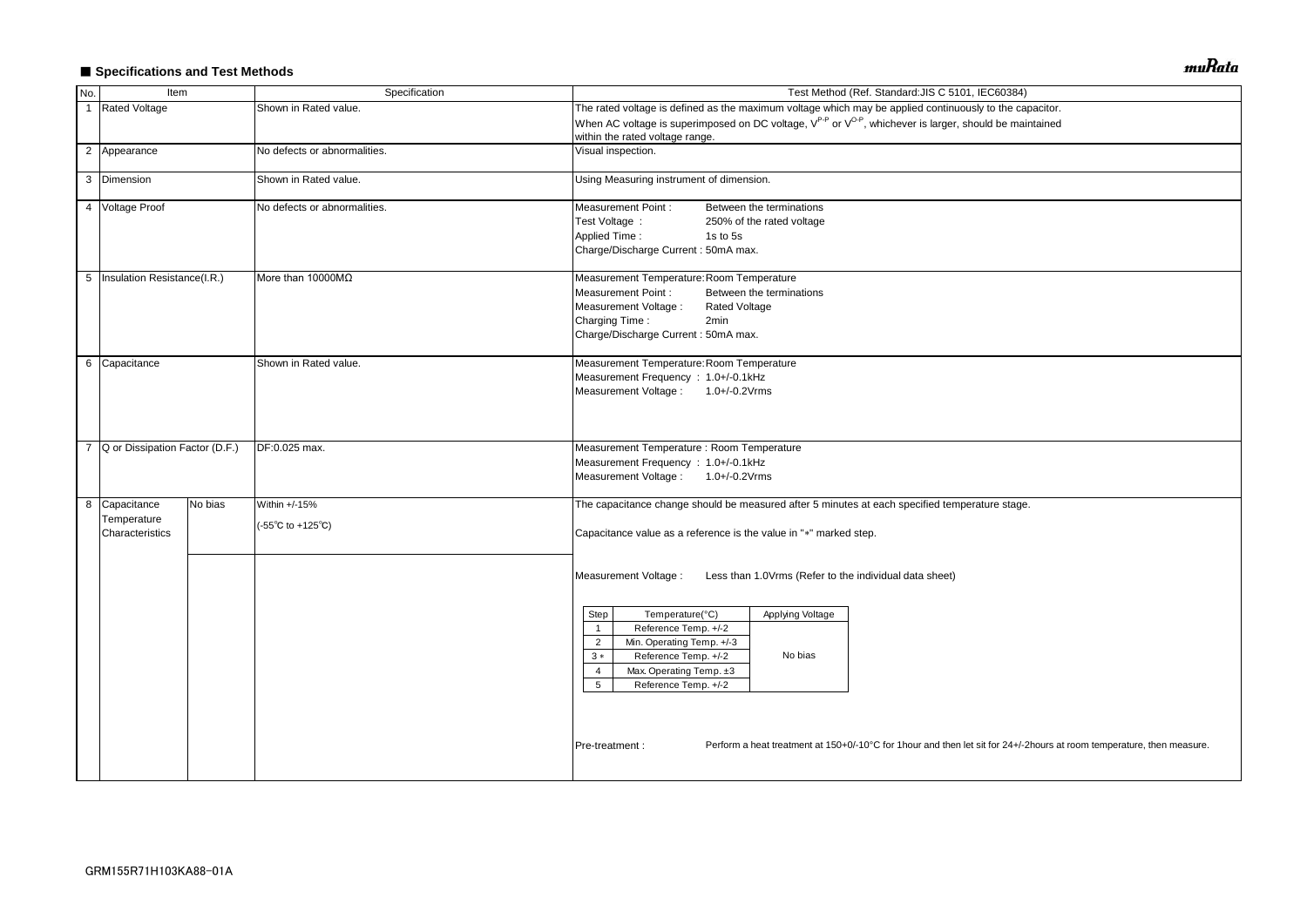| No.              | Item                       |                                                  | Specification                                                      |                                     |                                                            |                    |                                                            | Test Method (Ref. Standard: JIS C 5101, IEC60384)                                                                     |  |  |  |
|------------------|----------------------------|--------------------------------------------------|--------------------------------------------------------------------|-------------------------------------|------------------------------------------------------------|--------------------|------------------------------------------------------------|-----------------------------------------------------------------------------------------------------------------------|--|--|--|
| $\boldsymbol{9}$ | Adhesive Strength of       |                                                  | No removal of the terminations or other defect should occur.       |                                     | Solder the capacitor on the test substrate shown in Fig.3. |                    |                                                            |                                                                                                                       |  |  |  |
|                  | Termination                |                                                  |                                                                    | Applied Force:                      |                                                            | 5N                 |                                                            |                                                                                                                       |  |  |  |
|                  |                            |                                                  |                                                                    |                                     | Holding Time:<br>$10+/-1$ s                                |                    |                                                            |                                                                                                                       |  |  |  |
|                  |                            |                                                  |                                                                    | <b>Applied Direction:</b>           |                                                            |                    |                                                            | In parallel with the test substrate and vertical with the capacitor side                                              |  |  |  |
|                  | 10 Vibration               | Appearance                                       | No defects or abnormalities.                                       |                                     | Solder the capacitor on the test substrate shown in Fig.3. |                    |                                                            |                                                                                                                       |  |  |  |
|                  |                            |                                                  |                                                                    | Kind of Vibration:                  |                                                            |                    | A simple harmonic motion 10Hz to 55Hz to 10Hz              |                                                                                                                       |  |  |  |
|                  |                            | Capacitance                                      | Within the specified initial value.                                | Vibration Time:                     |                                                            | 1 <sub>min</sub>   |                                                            |                                                                                                                       |  |  |  |
|                  |                            |                                                  |                                                                    | Total Amplitude:                    |                                                            | 1.5 <sub>mm</sub>  |                                                            |                                                                                                                       |  |  |  |
|                  |                            | Q or D.F.                                        | Within the specified initial value.                                |                                     |                                                            |                    |                                                            | This motion should be applied for a period of 2hours in each 3 mutually perpendicular directions(total of 6hours).    |  |  |  |
| 11               | Substrate                  | Appearance                                       | No defects or abnormalities.                                       |                                     | Solder the capacitor on the test substrate shown in Fig.1. |                    |                                                            |                                                                                                                       |  |  |  |
|                  | <b>Bending Test</b>        |                                                  |                                                                    | Flexure :                           | Pressurization Method:                                     | Shown in Fig.2.    |                                                            |                                                                                                                       |  |  |  |
|                  |                            | Capacitance                                      | Within +/-10%                                                      |                                     |                                                            | 1 <sub>mm</sub>    |                                                            |                                                                                                                       |  |  |  |
|                  |                            | Change                                           |                                                                    | Holding Time:                       |                                                            | $5 + (-1s)$        |                                                            |                                                                                                                       |  |  |  |
|                  |                            |                                                  |                                                                    |                                     | Soldering Method:<br>Reflow soldering                      |                    |                                                            |                                                                                                                       |  |  |  |
|                  | 12 Solderability           |                                                  | 95% of the terminations is to be soldered evenly and continuously. |                                     | Test Method:                                               | Solder bath method |                                                            |                                                                                                                       |  |  |  |
|                  |                            |                                                  |                                                                    | Flux:                               |                                                            |                    | Solution of rosin ethanol 25(mass)%                        |                                                                                                                       |  |  |  |
|                  |                            |                                                  |                                                                    | Preheat:                            |                                                            |                    | 80°C to 120°C, 10s to 30s                                  |                                                                                                                       |  |  |  |
|                  |                            |                                                  |                                                                    | Solder:                             |                                                            |                    | Sn-3.0Ag-0.5Cu(Lead Free Solder)                           |                                                                                                                       |  |  |  |
|                  |                            |                                                  |                                                                    | Test Temp.:                         |                                                            | $245 + (-5)$ °C    |                                                            |                                                                                                                       |  |  |  |
|                  |                            |                                                  |                                                                    | Test Time:                          |                                                            | $2 + (-0.5s)$      |                                                            |                                                                                                                       |  |  |  |
|                  | $\overline{13}$ Resistance | Appearance                                       | No defects or abnormalities.                                       |                                     | Test Method:                                               | Solder bath method |                                                            |                                                                                                                       |  |  |  |
|                  | to Soldering               |                                                  |                                                                    | Solder:                             |                                                            |                    | Sn-3.0Ag-0.5Cu(Lead Free Solder)                           |                                                                                                                       |  |  |  |
|                  | Heat                       | Capacitance                                      | Within +/-7.5%                                                     |                                     | Solder Temp.:<br>Test Time:                                |                    |                                                            |                                                                                                                       |  |  |  |
|                  |                            | Change                                           |                                                                    |                                     |                                                            |                    |                                                            |                                                                                                                       |  |  |  |
|                  |                            | Q or D.F.<br>Within the specified initial value. |                                                                    | Preheat Temp.:                      |                                                            | 120°C to 150°C     |                                                            |                                                                                                                       |  |  |  |
|                  |                            |                                                  |                                                                    | Preheat Time:                       |                                                            | 1 <sub>min</sub>   |                                                            |                                                                                                                       |  |  |  |
|                  |                            | I.R.                                             | Within the specified initial value.                                | Pre-treatment:                      |                                                            |                    |                                                            | Perform a heat treatment at 150+0/-10°C for 1hour and then let sit for 24+/-2hours at room temperature, then measure. |  |  |  |
|                  |                            |                                                  |                                                                    | Post-treatment :                    |                                                            |                    |                                                            |                                                                                                                       |  |  |  |
|                  |                            | Voltage<br>Proof                                 | No defects.                                                        |                                     |                                                            |                    | Let sit for 24+/-2hours at room temperature, then measure. |                                                                                                                       |  |  |  |
|                  | 14 Temperature             | Appearance                                       | No defects or abnormalities.                                       |                                     | Solder the capacitor on the test substrate shown in Fig.3. |                    |                                                            |                                                                                                                       |  |  |  |
|                  | Sudden                     |                                                  |                                                                    | Cycles :                            |                                                            | 5 cycles           |                                                            |                                                                                                                       |  |  |  |
|                  | Change                     |                                                  | Capacitance Within +/-7.5%                                         |                                     |                                                            |                    |                                                            |                                                                                                                       |  |  |  |
|                  |                            | Change                                           |                                                                    | Step                                | Temperature(°C)                                            |                    | Time (min)                                                 |                                                                                                                       |  |  |  |
|                  |                            | Q or D.F.                                        | Within the specified initial value.                                |                                     | Min.Operating Temp. +0/-3                                  |                    | $30 + / -3$                                                |                                                                                                                       |  |  |  |
|                  |                            |                                                  |                                                                    | $\overline{2}$                      | Reference Temp.                                            |                    | $2$ to $3$                                                 |                                                                                                                       |  |  |  |
|                  |                            | I.R.                                             | Within the specified initial value.                                | 3                                   | Max.Operating Temp. +3/-0                                  |                    | $30 + / -3$                                                |                                                                                                                       |  |  |  |
|                  |                            |                                                  |                                                                    | 4                                   | Reference Temp.                                            |                    | $2$ to $3$                                                 |                                                                                                                       |  |  |  |
|                  |                            |                                                  |                                                                    |                                     |                                                            |                    |                                                            |                                                                                                                       |  |  |  |
|                  |                            | No defects.<br>Voltage<br>Proof                  |                                                                    | Pre-treatment :<br>Post-treatment : |                                                            |                    | Let sit for 24+/-2hours at room temperature, then measure. | Perform a heat treatment at 150+0/-10°C for 1hour and then let sit for 24+/-2hours at room temperature, then measure. |  |  |  |
|                  |                            |                                                  |                                                                    |                                     |                                                            |                    |                                                            |                                                                                                                       |  |  |  |

muRata

| al of 6hours).                          |
|-----------------------------------------|
|                                         |
|                                         |
|                                         |
|                                         |
|                                         |
|                                         |
|                                         |
|                                         |
|                                         |
|                                         |
|                                         |
|                                         |
|                                         |
|                                         |
|                                         |
|                                         |
|                                         |
|                                         |
|                                         |
|                                         |
|                                         |
|                                         |
| ours at room temperature, then measure. |
|                                         |
|                                         |
|                                         |
|                                         |
|                                         |
|                                         |
|                                         |
|                                         |
|                                         |
|                                         |
|                                         |
|                                         |
| ours at room temperature, then measure. |
|                                         |
|                                         |
|                                         |
|                                         |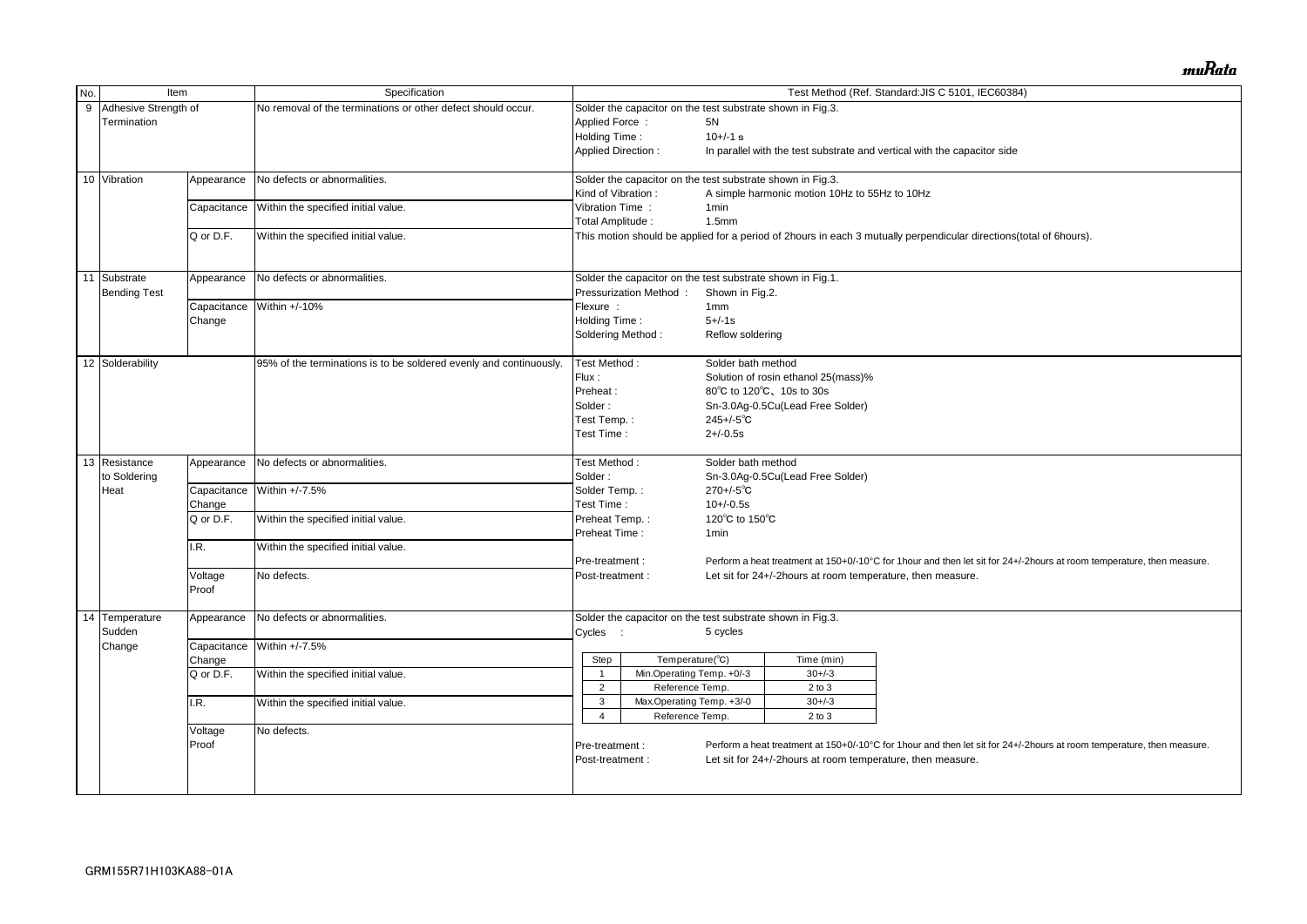| No. | Item          |             | Specification                                                      |                                                            | Test Method (Ref. Standard: JIS C 5101, IEC60384)                                  |  |  |  |  |
|-----|---------------|-------------|--------------------------------------------------------------------|------------------------------------------------------------|------------------------------------------------------------------------------------|--|--|--|--|
|     | 15 $High$     | Appearance  | No defects or abnormalities.                                       |                                                            | Solder the capacitor on the test substrate shown in Fig.3.                         |  |  |  |  |
|     | Temperature   |             |                                                                    | Test Temperature :                                         | $40 + (-2)^\circ \text{C}$                                                         |  |  |  |  |
|     | High Humidity | Capacitance | Within +/-12.5%                                                    | Test Humidity :                                            | 90%RH to 95%RH                                                                     |  |  |  |  |
|     | (Steady)      | Change      |                                                                    | Test Time:                                                 | 500+/-12h                                                                          |  |  |  |  |
|     |               | Q or D.F.   | DF:0.05 max.                                                       | Test Voltage :                                             | <b>Rated Voltage</b>                                                               |  |  |  |  |
|     |               |             |                                                                    | Charge/Discharge Current: 50mA max.                        |                                                                                    |  |  |  |  |
|     | I.R.          |             | More than 500M $\Omega$ or 25 $\Omega$ · F (Whichever is smaller)  |                                                            |                                                                                    |  |  |  |  |
|     |               |             |                                                                    |                                                            |                                                                                    |  |  |  |  |
|     |               |             |                                                                    | Post-treatment:                                            | Let sit for 24+/-2 hours at room temperature, then measure.                        |  |  |  |  |
|     |               |             |                                                                    |                                                            |                                                                                    |  |  |  |  |
|     | 16 Durability | Appearance  | No defects or abnormalities.                                       | Solder the capacitor on the test substrate shown in Fig.3. |                                                                                    |  |  |  |  |
|     |               |             |                                                                    | Test Temperature :                                         | Maximum Operating Temperature+/-3°C                                                |  |  |  |  |
|     |               | Capacitance | Within +/-12.5%                                                    | Test Time:                                                 | 1000+/-12h                                                                         |  |  |  |  |
|     |               | Change      |                                                                    | Test Voltage :                                             | 200% of the rated voltage                                                          |  |  |  |  |
|     |               | Q or D.F.   | DF:0.05 max.                                                       | Charge/Discharge Current: 50mA max.                        |                                                                                    |  |  |  |  |
|     |               |             |                                                                    |                                                            |                                                                                    |  |  |  |  |
|     |               | I.R.        | More than 1000M $\Omega$ or 50 $\Omega$ · F (Whichever is smaller) | Pre-treatment :                                            | Apply the test voltage at the test temperature for 1 hour and then let sit for 24- |  |  |  |  |
|     |               |             |                                                                    | Post-treatment:                                            | Let sit for 24+/-2hours at room temperature, then measure.                         |  |  |  |  |
|     |               |             |                                                                    |                                                            |                                                                                    |  |  |  |  |
|     |               |             |                                                                    |                                                            |                                                                                    |  |  |  |  |

muRata

1+/-2hours at room temperature, then measure.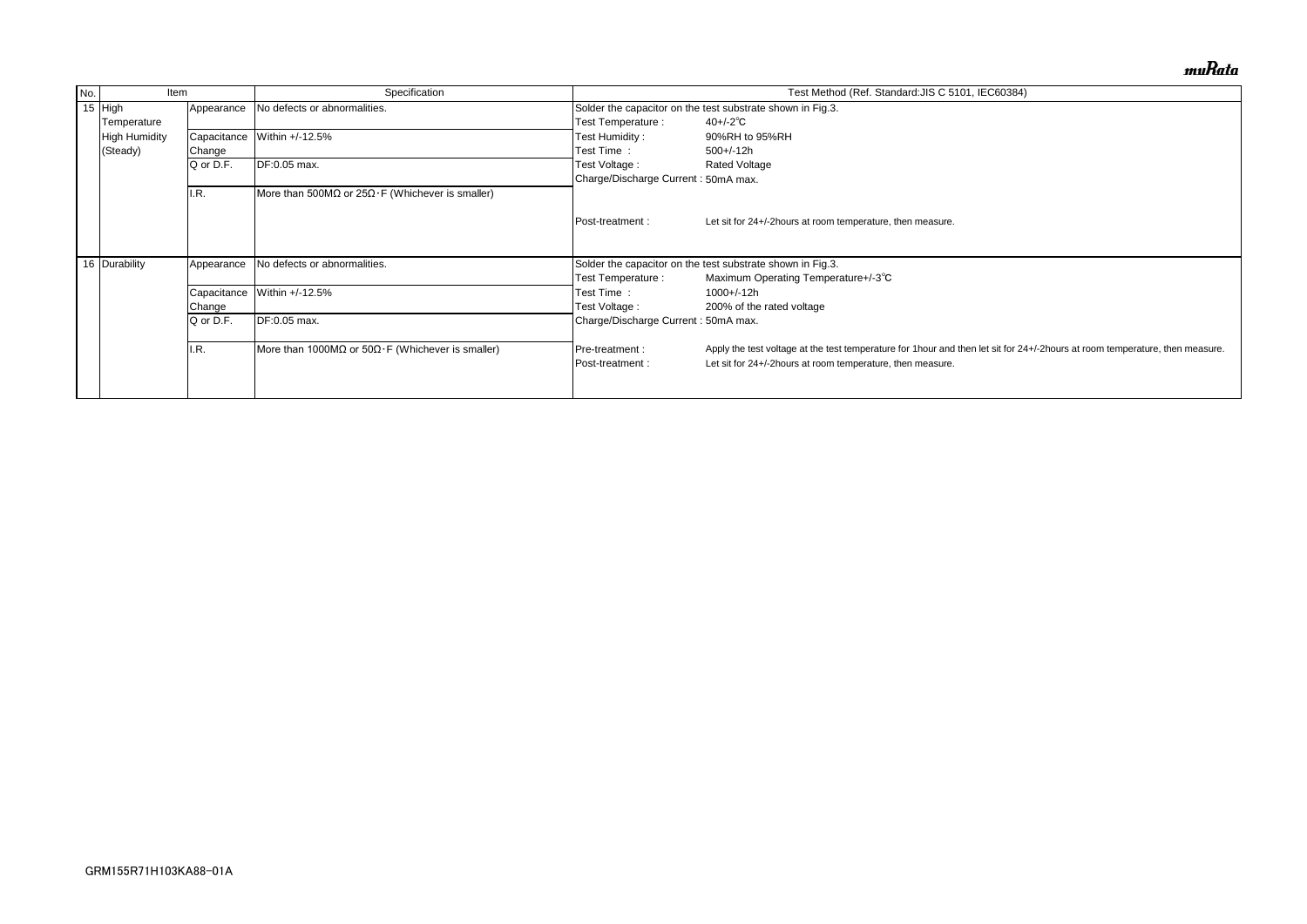



Adhesive Strength of Termination, Vibration, Temperature Sudden Change, High Temperature High Humidity(Steady), Durability



muRata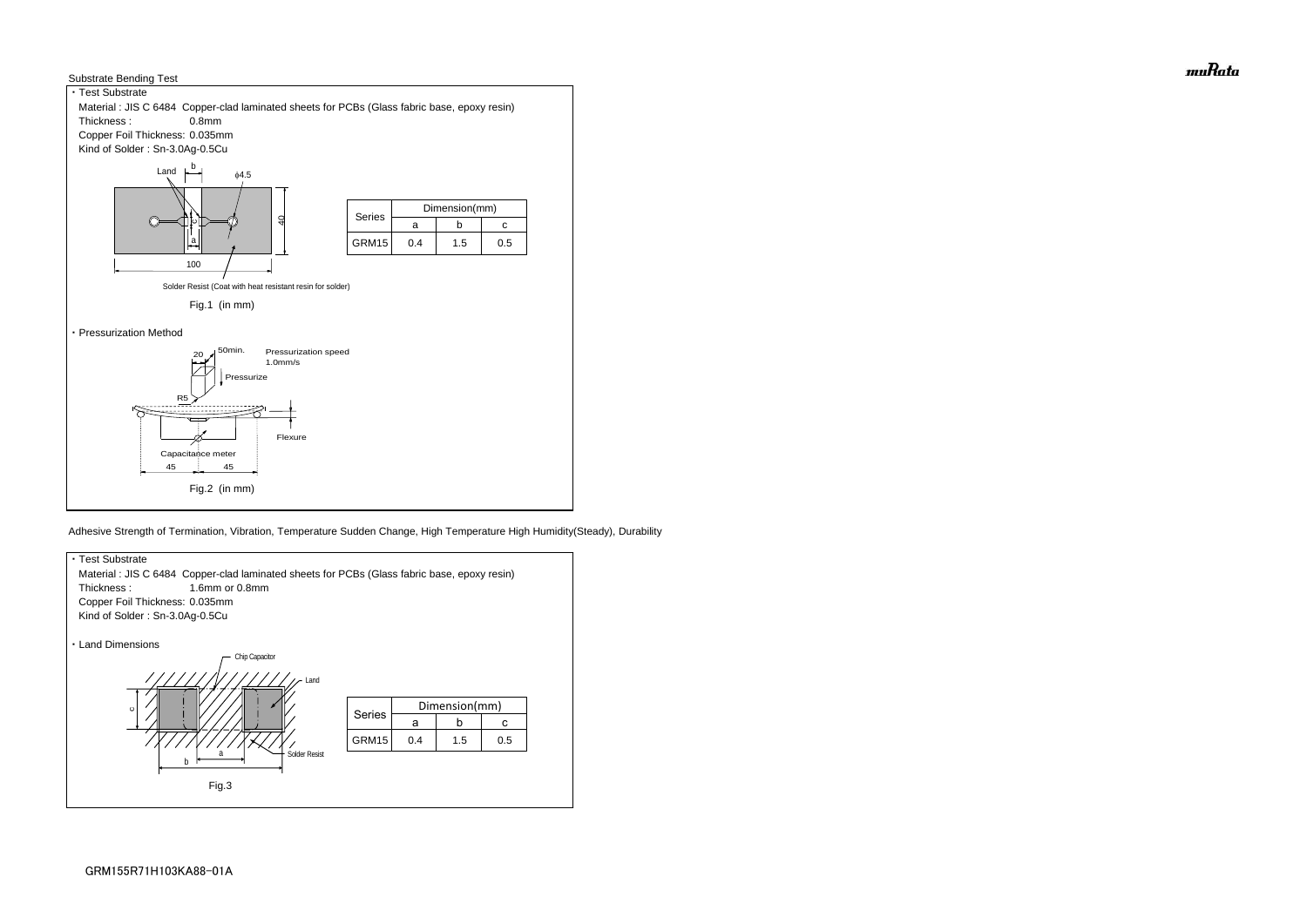## ■ Package

Tape Carrier Packaging

1. Minimum Quantity (pcs./reel)

2. Dimensions of Tape (in mm)

(1)GRM155(W8P2 Code:D/J)

(2)GRM155(W8P1 Code:W)

| <b>Series</b> |   | φ180mm Reel       | φ180mm Reel       | φ330mm Reel       |  |  |
|---------------|---|-------------------|-------------------|-------------------|--|--|
|               |   | <b>PAPER Tape</b> | <b>PAPER Tape</b> | <b>PAPER Tape</b> |  |  |
|               |   | Code:D            | Code:W            | Code:J            |  |  |
| GRM15         | 5 | 10000(W8P2)       | 20000(W8P1)       | 50000(W8P2)       |  |  |

| Series       | Dimensions(Chip) |                 |                 |               |            |                |                 |                 |                 |                 |                |                   |            | $\mathbf{A}$ |
|--------------|------------------|-----------------|-----------------|---------------|------------|----------------|-----------------|-----------------|-----------------|-----------------|----------------|-------------------|------------|--------------|
|              |                  |                 |                 |               |            |                |                 |                 |                 |                 |                |                   |            | IVI.         |
| GRM15<br>1.5 | $1.0 + / -0.05$  | $0.5 + (-0.05)$ | $0.5 + (-0.05)$ | $0.65$ (Typ.) | 1.15(Typ.) | $8.0 + (-0.3)$ | $3.5 + / -0.05$ | $1.75 + (-0.1)$ | $1.0 + (-0.05)$ | $1.0 + (-0.05)$ | $4.0 + (-0.1)$ | $\phi$ 1.5+0.1/-0 | $0.8$ max. |              |

| Series | Dimensions(Chip) |                 |                 |            |            |                |                 |                 |                 |                 |                |             |            | M           |
|--------|------------------|-----------------|-----------------|------------|------------|----------------|-----------------|-----------------|-----------------|-----------------|----------------|-------------|------------|-------------|
|        |                  |                 |                 |            |            |                |                 |                 |                 |                 |                |             |            |             |
| GRM15  | $1.0 + / -0.05$  | $0.5 + (-0.05)$ | $0.5 + / -0.05$ | 0.65(Typ.) | 1.15(Typ.) | $8.0 + / -0.3$ | $3.5 + (-0.05)$ | $1.75 + (-0.1)$ | $2.0 + / -0.05$ | $2.0 + / -0.05$ | $4.0 + (-0.1)$ | φ1.5+0.1/-0 | $0.8$ max. | $0.05$ max. |



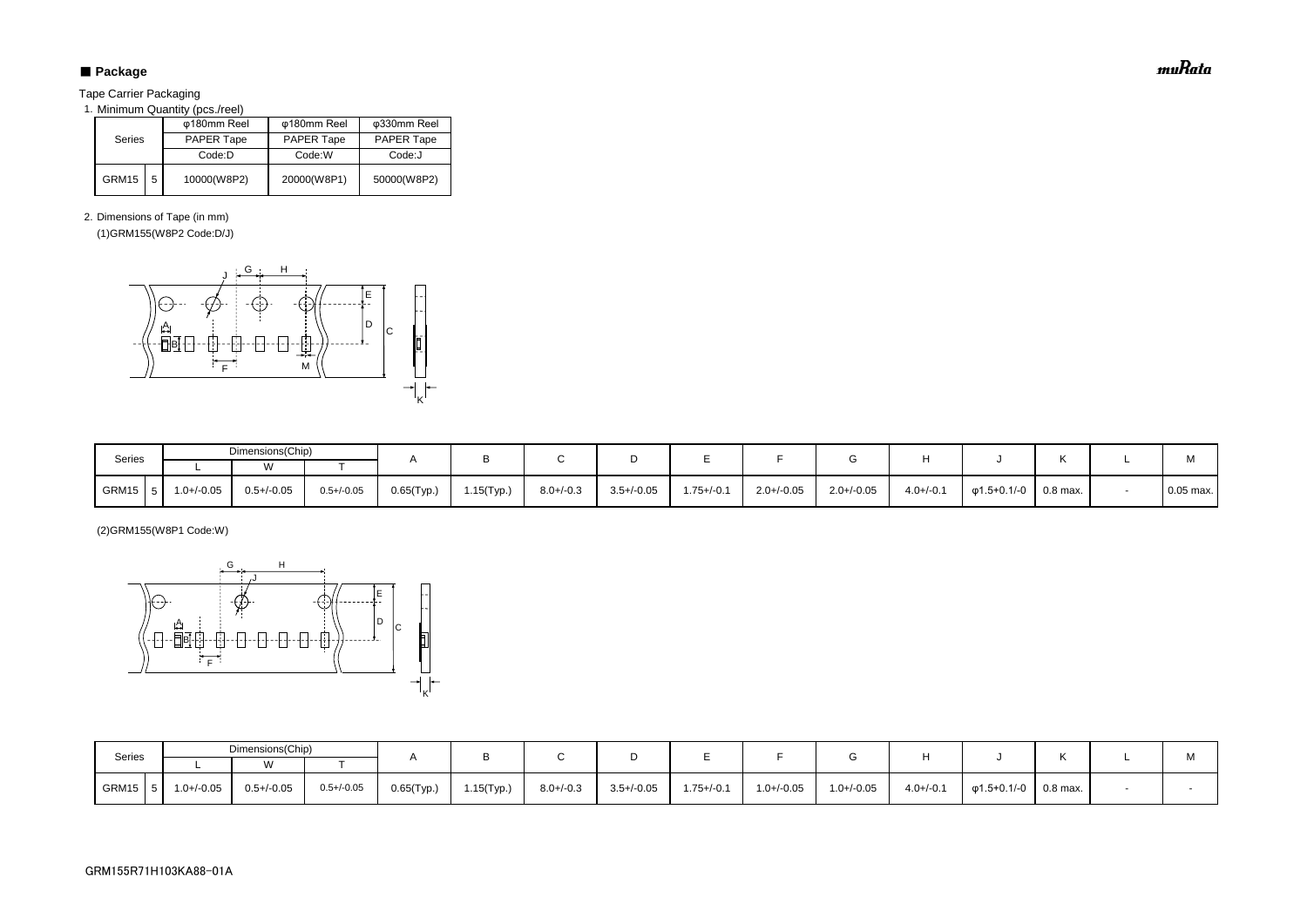### 3. Dimensions of Reel (in mm)

| Reel        |                    |          |                   |                   |                | W         | w1         |
|-------------|--------------------|----------|-------------------|-------------------|----------------|-----------|------------|
| ω180mm Reel | ω180+0/-3.0        | ω50 min. | $\omega$ 13+/-0.5 | $\omega$ 21+/-0.8 | $2.0 + (-0.5)$ | 16.5 max. | $10+/-1.5$ |
| ω330mm Reel | $\omega$ 330+/-2.0 | φ50 min. | $\omega$ 13+/-0.5 | $\omega$ 21+/-0.8 | $2.0 + (-0.5)$ | 16.5 max. | $10+/-1.5$ |



muRata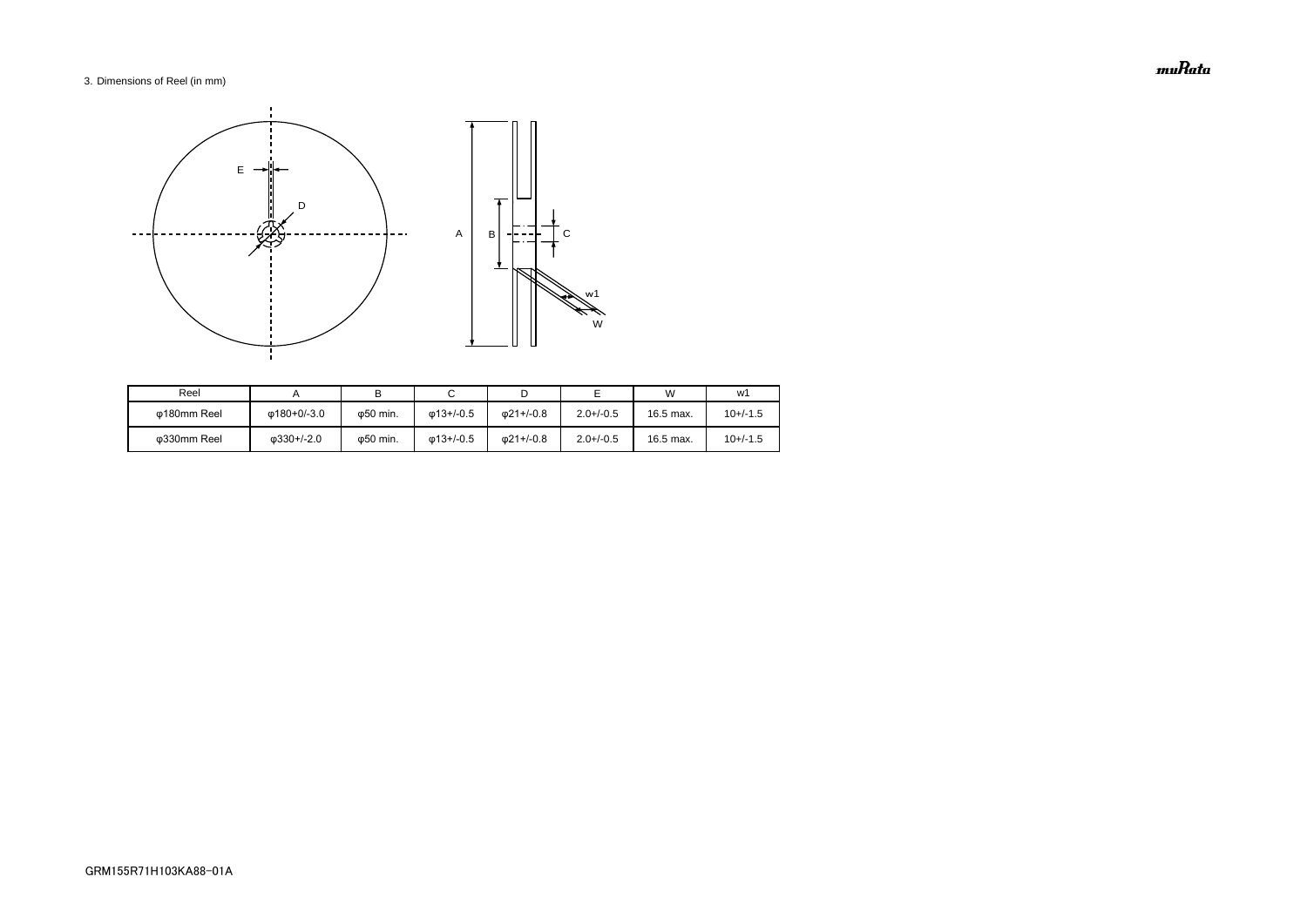4. Part of the leader and part of the vacant section are attached as follows. The sprocket holes are to the right as the tape is pulled toward the user.

- 5. Accumulate tolerance of sprocket holes pitch = +/-0.3mm/10 pitch
- 6. Chip in the tape is enclosed as shown in 2.Dimensions of Tape.
- 7. The top tape and carrier tape are not attached at the end of the tape for a minimum of 5 pitches.
- 8. There are no jointing for top tape and bottom tape.
- 9. There are no fuzz in the cavity.
- 10. Break down force of top tape : 5N min. Break down force of bottom tape : 5N min. (Only a bottom tape existence)
	- 11. Reel is made by resin and appeaser and dimension is shown in 3.Dimensions of Reel. There are possibly to change the material and dimension due to some impairment.
	- 12. Peeling off force : 0.1N to 0.6N in the direction as shown below.

165° to 180° Top tape  $\overline{\phantom{0}}$ 

13. Label that show the customer parts number, our parts number, our company name, inspection number and quantity, will be put in outside of reel.



muRata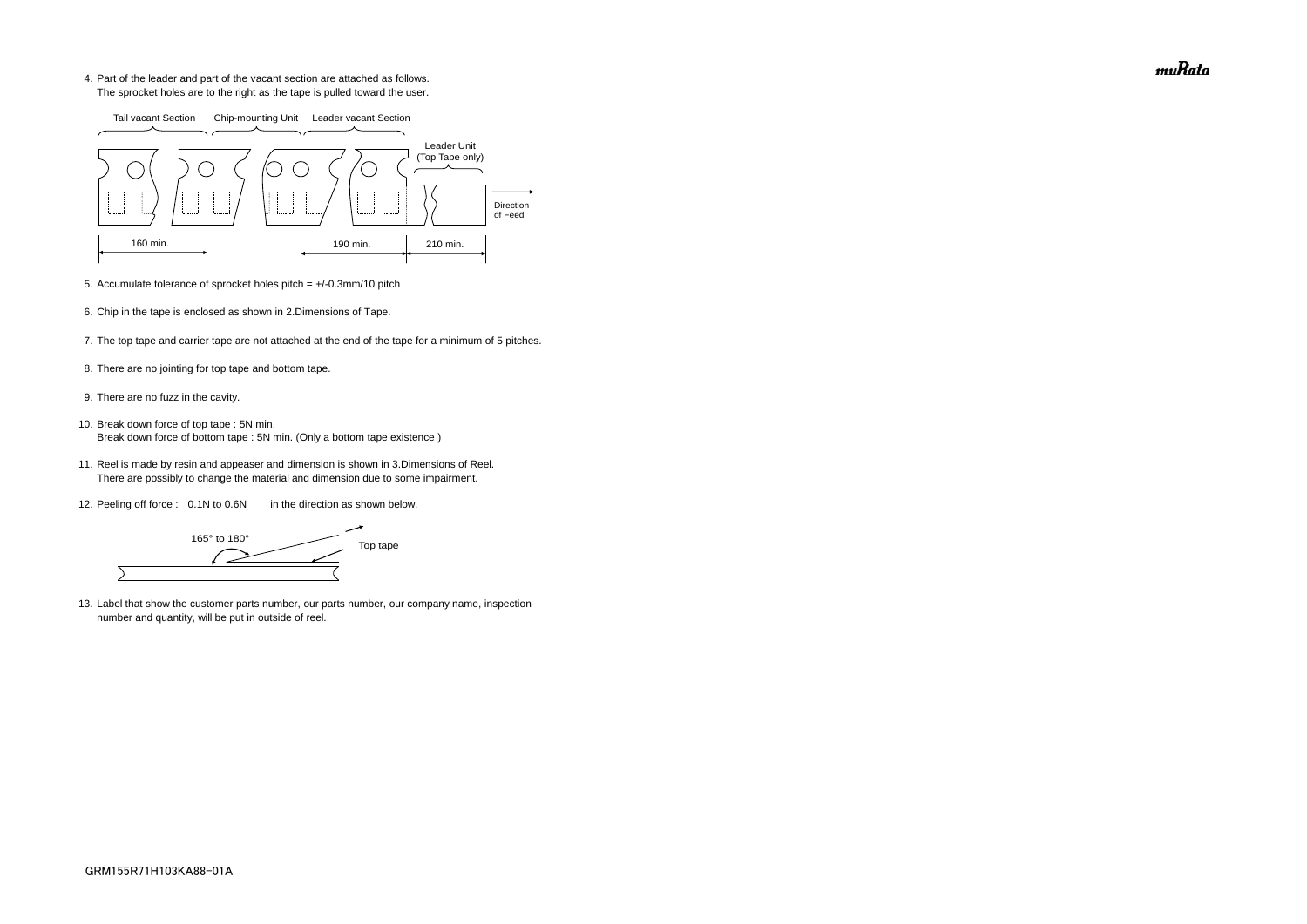Please contact us before using our products for the applications listed below which require especially high reliability for the prevention of defects which might directly cause damage to the third party's life, body or property.

 ①Aircraft equipment ②Aerospace equipment ③Undersea equipment ④Power plant control equipment ⑤Medical equipment ⑥Transportation equipment(vehicles,trains,ships,etc.) ⑦Traffic signal equipment ⑧Disaster prevention / crime prevention equipment ⑨Data-processing equipment ⑩Application of similar complexity and/or reliability requirements to the applications listed in the above.

### ■Storage and Operation condition

1. The performance of chip multilayer ceramic capacitors (henceforth just "capacitors") may be affected by the storage conditions. Please use them promptly after delivery.

1-1. Maintain appropriate storage for the capacitors using the following conditions: Room Temperature of 5℃ to 40℃ and a Relative Humidity of 20% to 70%.

 High temperature and humidity conditions and/or prolonged storage may cause deterioration of the packaging materials. If more than six months have elapsed since delivery, check packaging, mounting, etc. before use. In addition, this may cause oxidation of the electrodes. If more than one year has elapsed since delivery, also check the solderability before use.

- 1-2. Corrosive gas can react with the termination (external) electrodes or lead wires of capacitors, and result in poor solderability. Do not store the capacitors in an atmosphere consisting of corrosive gas (e.g.,hydrogen sulfide, sulfur dioxide, chlorine, ammonia gas etc.).
- 1-3. Due to moisture condensation caused by rapid humidity changes, or the photochemical change caused by direct sunlight on the terminal electrodes and/or the resin/epoxy coatings, the solderability and electrical performance may deteriorate. Do not store capacitors under direct sunlight or in high huimidity conditions.



### $\triangle$ Caution

### ■Limitation of Applications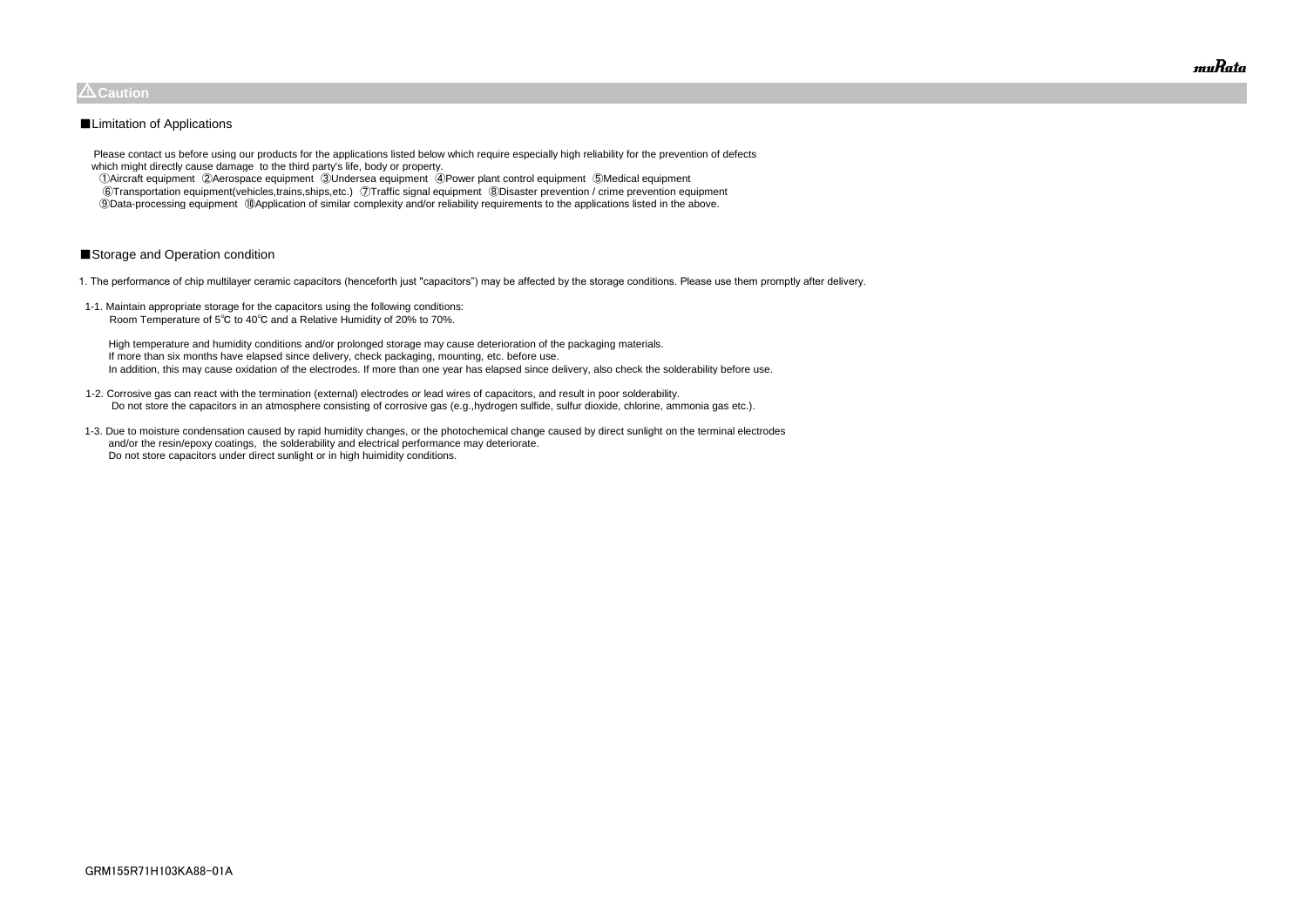### ■Rating

#### **1.Temperature Dependent Characteristics**

1. The electrical characteristics of the capacitor can change with temperature.

- 1-1. For capacitors having larger temperature dependency, the capacitance may change with temperature changes.
	- The following actions are recommended in order to ensure suitable capacitance values.
	- (1) Select a suitable capacitance for the operating temperature range.
	- (2) The capacitance may change within the rated temperature.

When you use a high dielectric constant type capacitor in a circuit that needs a tight (narrow) capacitance tolerance (e.g., a time-constant circuit), please carefully consider the temperature characteristics, and carefully confirm the various characteristics in actual use conditions and the actual system.

#### **2.Measurement of Capacitance**

1. Measure capacitance with the voltage and frequency specified in the product specifications.

- 1-1. The output voltage of the measuring equipment may decrease occasionally when capacitance is high. Please confirm whether a prescribed measured voltage is impressed to the capacitor.
- 1-2. The capacitance values of high dielectric constant type capacitors change depending on the AC voltage applied. Please consider the AC voltage characteristics when selecting a capacitor to be used in a AC circuit.

### **3.Applied Voltage**

1. Do not apply a voltage to the capacitor that exceeds the rated voltage as called out in the specifications.



- 1-1. Applied voltage between the terminals of a capacitor shall be less than or equal to the rated voltage.
	- (1) When AC voltage is superimposed on DC voltage, the zero-to-peak voltage shall not exceed the rated DC voltage. When AC voltage or pulse voltage is applied, the peak-to-peak voltage shall not exceed the rated DC voltage.
	- (2) Abnormal voltages (surge voltage, static electricity, pulse voltage, etc.) shall not exceed the rated DC voltage.



(E:Maximum possible applied voltage.)

1-2. Influence of over voltage

 Over voltage that is applied to the capacitor may result in an electrical short circuit caused by the breakdown of the internal dielectric layers. The time duration until breakdown depends on the applied voltage and the ambient temperature.

muRata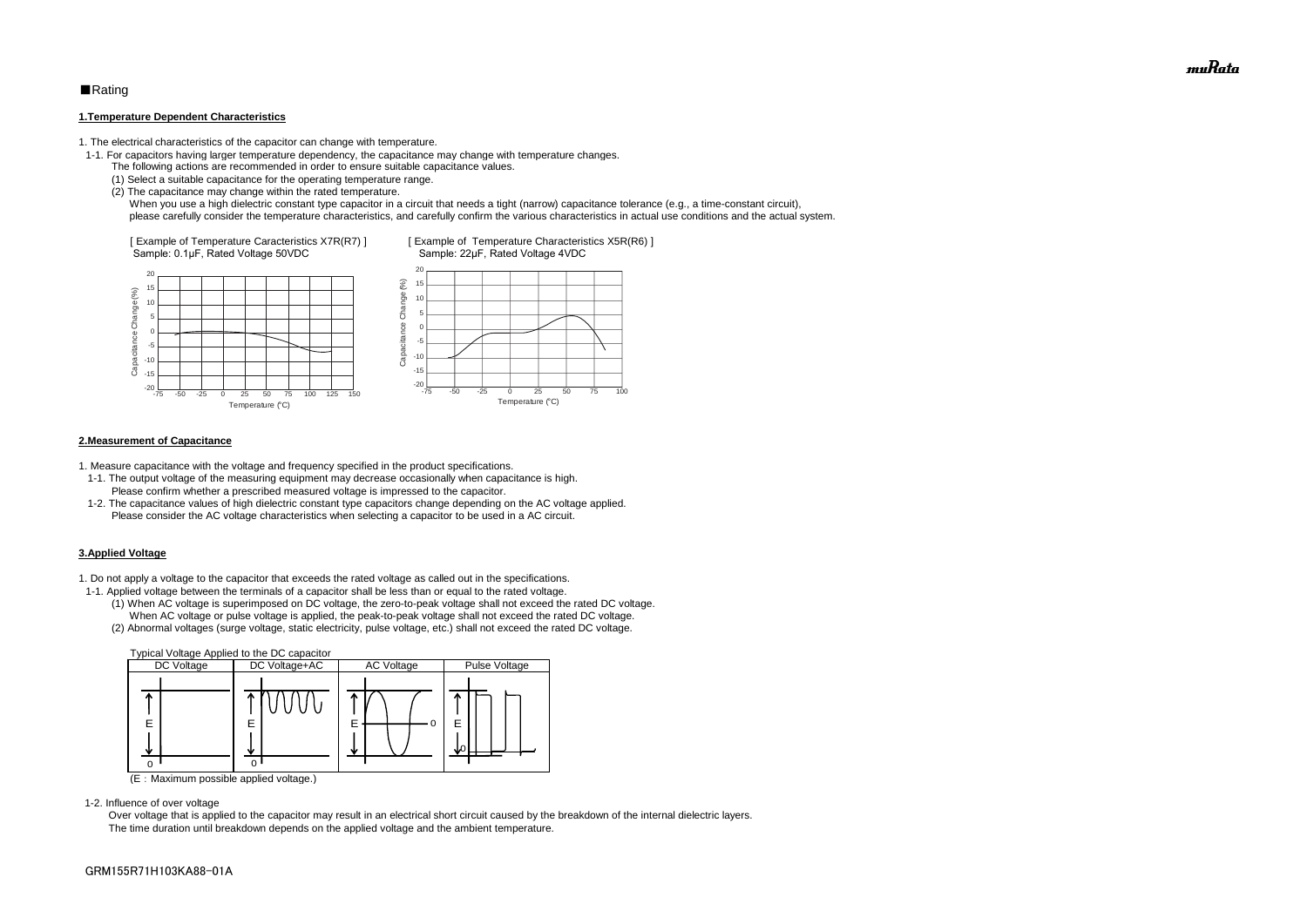#### **4.Type of Applied Voltage and Self-heating Temperature**

1.Confirm the operating conditions to make sure that no large current is flowing into the capacitor due to the continuous application of an AC voltage or pulse voltage.

 When a DC rated voltage product is used in an AC voltage circuit or a pulse voltage circuit, the AC current or pulse current will flow into the capacitor; therefore check the self-heating condition.

The load should be contained so that the self-heating of the capacitor body remains below 20°C, when measuring at an ambient temperature of 25°C.

Please confirm the surface temperature of the capacitor so that the temperature remains within the upper limits

of the operating temperature, including the rise in temperature due to self-heating.

When the capacitor is used with a high-frequency voltage or pulse voltage, heat may be generated by dielectric loss.

<Applicable to Rated Voltage of less than 100VDC>

#### **5. DC Voltage and AC Voltage Characteristic**

- 1. The capacitance value of a high dielectric constant type capacitor changes depending on the DC voltage applied. Please consider the DC voltage characteristics when a capacitor is selected for use in a DC circuit.
- 1-1. The capacitance of ceramic capacitors may change sharply depending on the applied voltage. (See figure) Please confirm the following in order to secure the capacitance.
	- (1) Determine whether the capacitance change caused by the applied voltage is within the allowed range.
	- (2) In the DC voltage characteristics, the rate of capacitance change becomes larger as voltage increases, even if the applied voltage is below the rated voltage.

 When a high dielectric constant type capacitor is used in a circuit that requires a tight (narrow) capacitance tolerance (e.g., a time constant circuit), please carefully consider the voltage characteristics, and confirm the various characteristics in the actual operating conditions of the system.

2. The capacitance values of high dielectric constant type capacitors changes depending on the AC voltage applied. Please consider the AC voltage characteristics when selecting a capacitor to be used in a AC circuit.









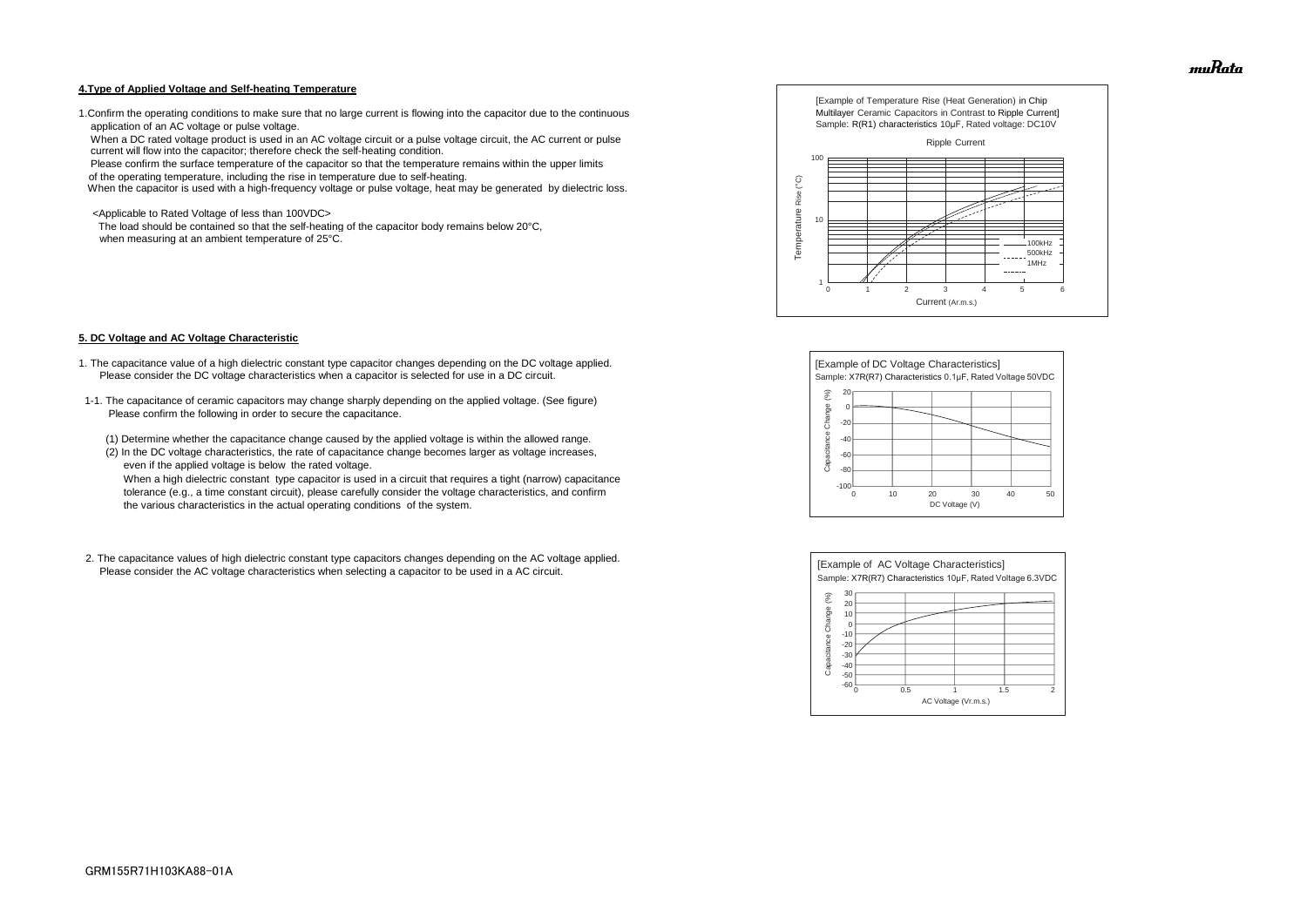#### **6. Capacitance Aging**



1. The high dielectric constant type capacitors have an Aging characteristic in which the capacitance value decreases with the passage of time.

 When you use a high dielectric constant type capacitors in a circuit that needs a tight (narrow) capacitance tolerance (e.g., a time-constant circuit), please carefully consider the characteristics of these capacitors, such as their aging, voltage, and temperature characteristics. In addition, check capacitors using your actual appliances at the intended environment and operating conditions.

#### **7.Vibration and Shock**

- 1. Please confirm the kind of vibration and/or shock, its condition, and any generation of resonance. Please mount the capacitor so as not to generate resonance, and do not allow any impact on the terminals.
- 2. Mechanical shock due to being dropped may cause damage or a crack in the dielectric material of the capacitor. Do not use a dropped capacitor because the quality and reliability may be deteriorated.
- 3. When printed circuit boards are piled up or handled, the corner of another printed circuit board should not be allowed to hit the capacitor in order to avoid a crack or other damage to the capacitor.





muRata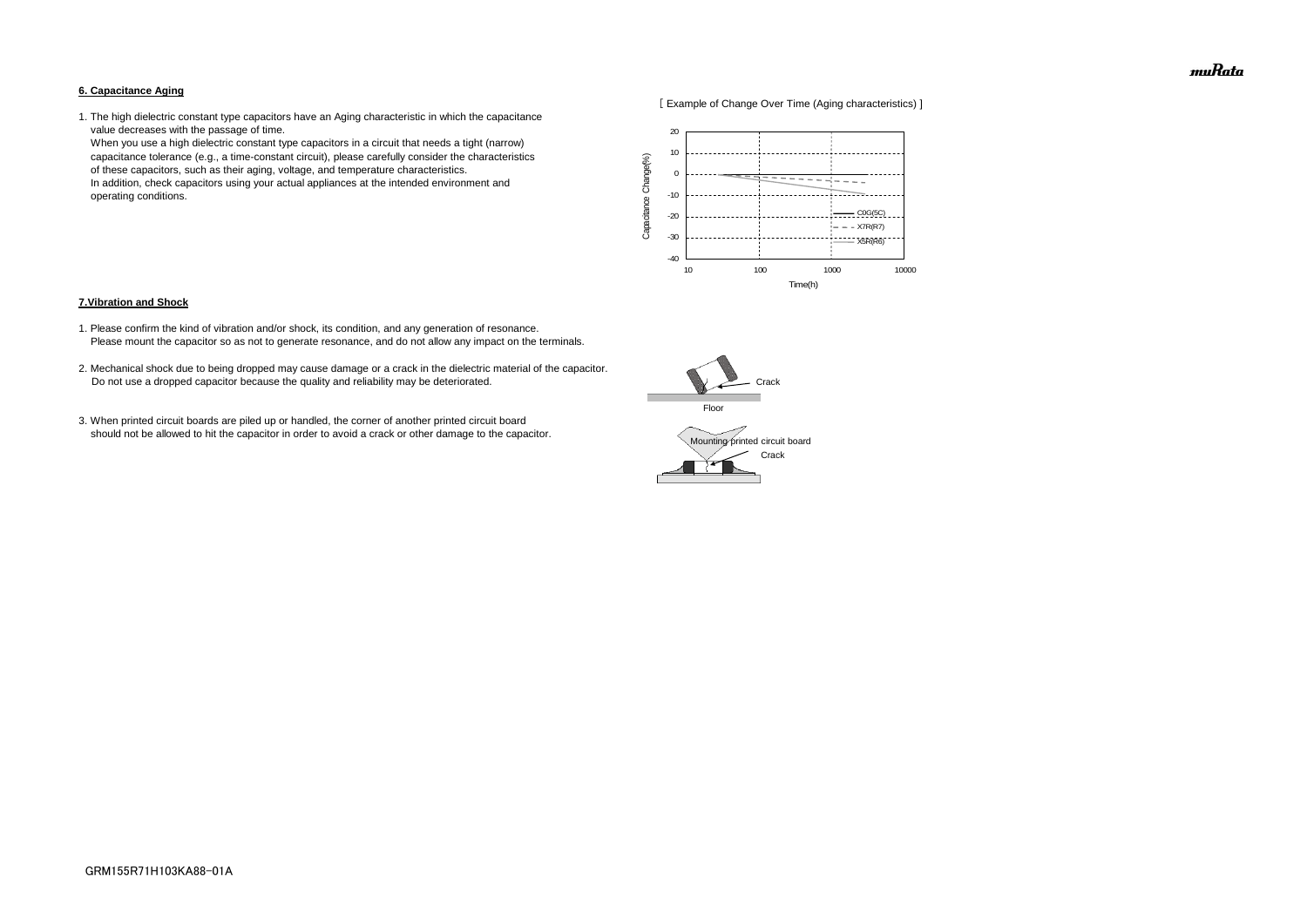### ■Soldering and Mounting

#### **1.Mounting Position**

- 1. Confirm the best mounting position and direction that minimizes the stress imposed on the capacitor during flexing or bending the printed circuit board. 1-1.Choose a mounting position that minimizes the stress imposed on the chip during flexing or bending of the board.
	- [ Component Direction ]

- [ Chip Mounting Close to Board Separation Point ]
- It is effective to implement the following measures, to reduce stress in separating the board.
- It is best to implement all of the following three measures; however, implement as many measures as possible to reduce stress.

Locate chip horizontal to the direction in which stress acts.

(Bad Example) (Good Example)

\*1 A > D is valid when stress is added vertically to the perforation as with Hand Separation. If a Cutting Disc is used, stress will be diagonal to the PCB, therefore  $A > D$  is invalid.

When a capacitor is mounted near a screw hole, it may be affected by the board deflection that occurs during the tightening of the screw. Mount the capacitor in a position as far away from the screw holes as possible.

#### [ Mounting Capacitors Near Screw Holes ]

### **2.Information before Mounting**

| <b>Contents of Measures</b>                                                                  | <b>Stress Level</b> |
|----------------------------------------------------------------------------------------------|---------------------|
| $(1)$ Turn the mounting direction of the component parallel to the board separation surface. | $A > D^*1$          |
| (2) Add slits in the board separation part.                                                  | A > B               |
| (3) Keep the mounting position of the component away from the board separation surface.      | A > C               |

- 1. Do not re-use capacitors that were removed from the equipment.
- 2. Confirm capacitance characteristics under actual applied voltage.
- 3. Confirm the mechanical stress under actual process and equipment use.
- 4. Confirm the rated capacitance, rated voltage and other electrical characteristics before assembly.
- 5. Prior to use, confirm the solderability of capacitors that were in long-term storage.
- 6. Prior to measuring capacitance, carry out a heat treatment for capacitors that were in long-term storage.
- 7.The use of Sn-Zn based solder will deteriorate the reliability of the MLCC.

Please contact our sales representative or product engineers on the use of Sn-Zn based solder in advance.





muRata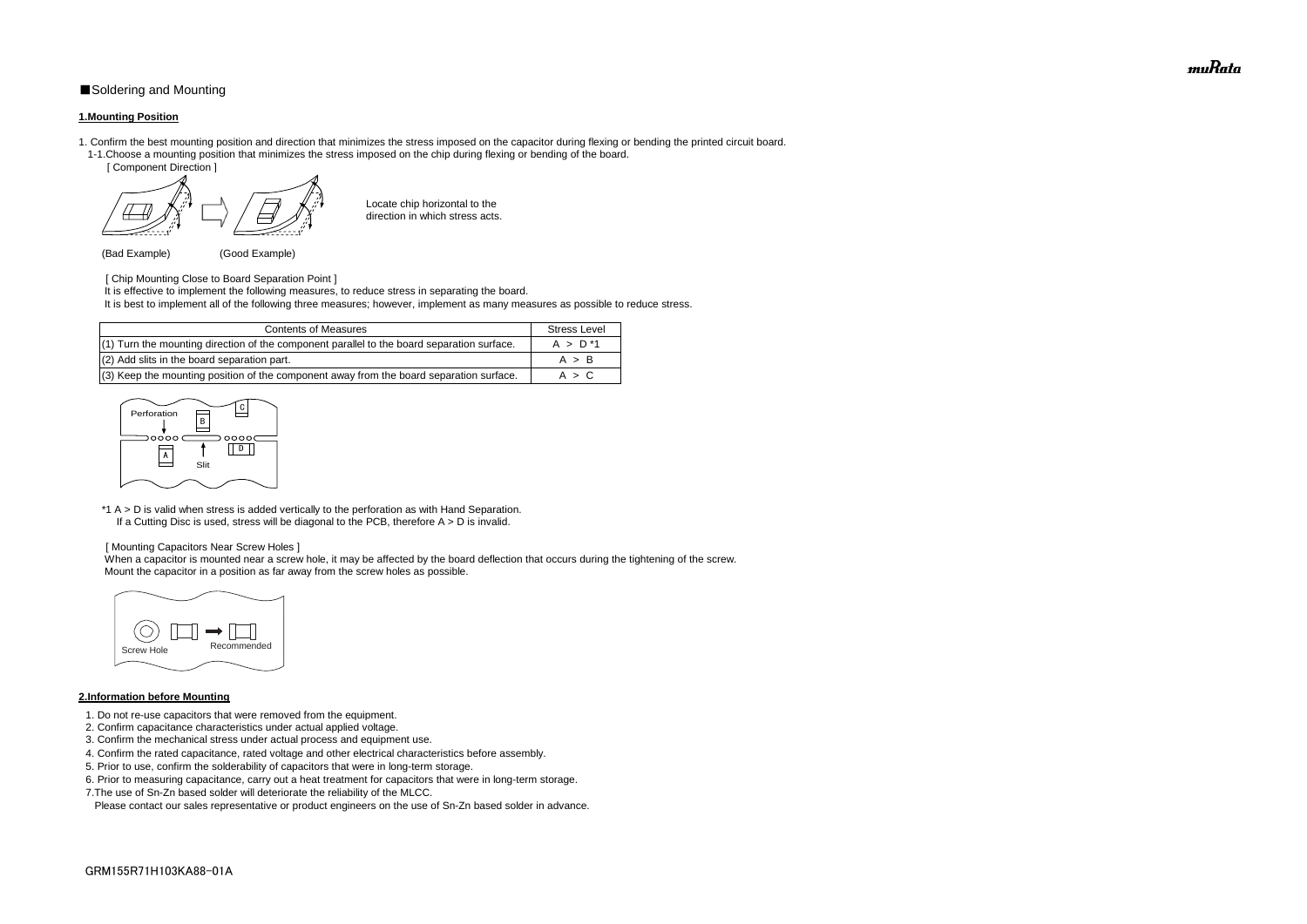#### **3.Maintenance of the Mounting (pick and place) Machine**

- 1. Make sure that the following excessive forces are not applied to the capacitors.
	- Check the mounting in the actual device under actual use conditions ahead of time.
- 1-1. In mounting the capacitors on the printed circuit board, any bending force against them shall be kept to a minimum to prevent them from any damage or cracking. Please take into account the following precautions and recommendations for use in your process.
	- (1) Adjust the lowest position of the pickup nozzle so as not to bend the printed circuit board.

2. Dirt particles and dust accumulated in the suction nozzle and suction mechanism prevent the nozzle from moving smoothly. This creates excessive force on the capacitor during mounting, causing cracked chips. Also, the locating claw, when worn out, imposes uneven forces on the chip when positioning, causing cracked chips. The suction nozzle and the locating claw must be maintained, checked and replaced periodically.



muRata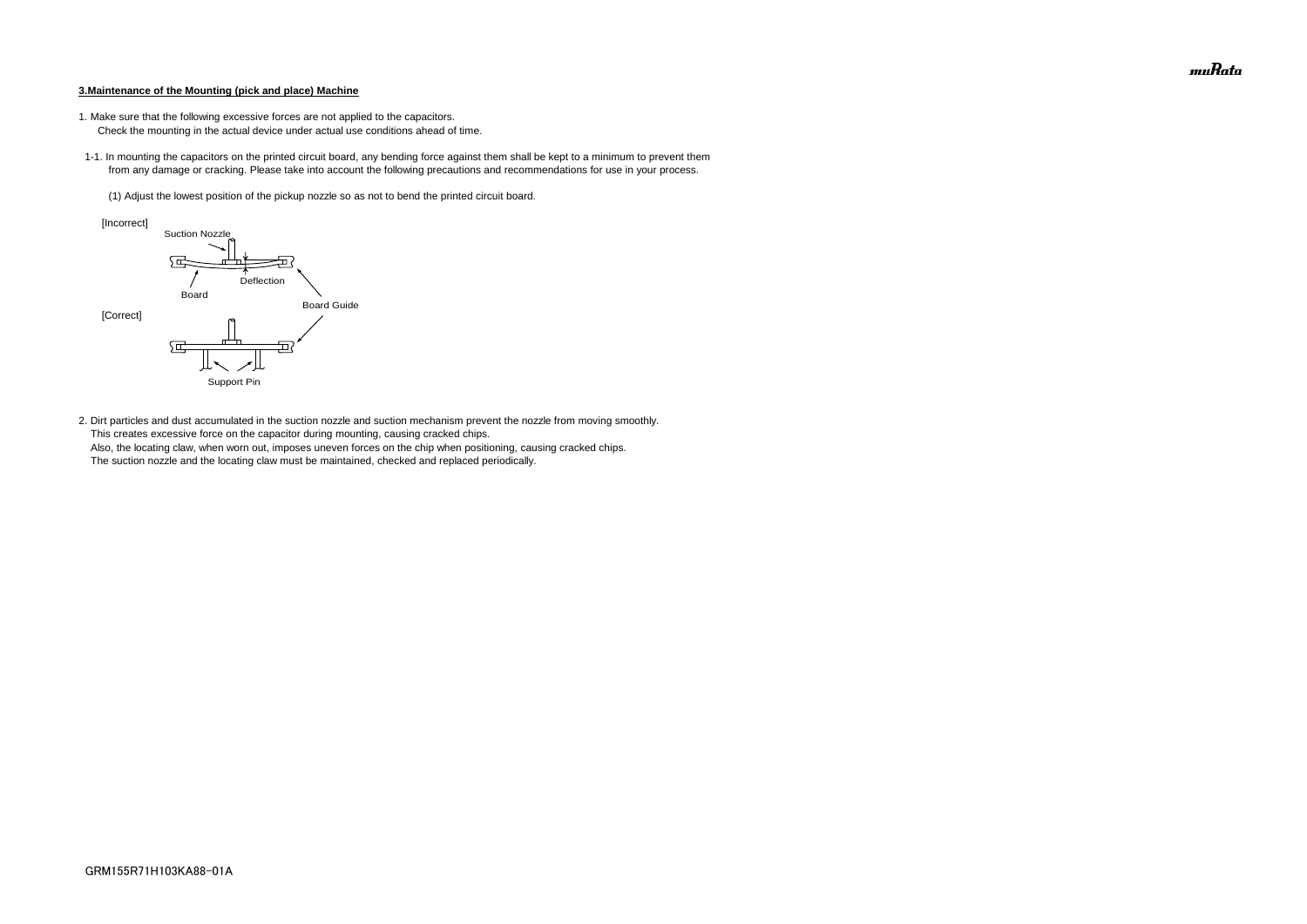#### **4-1.Reflow Soldering**

1. When sudden heat is applied to the components, the mechanical strength of the components will [Standard Conditions for Reflow Soldering] decrease because a sudden temperature change causes deformation inside the components. In order to prevent mechanical damage to the components, preheating is required for both the components and the PCB.

Preheating conditions are shown in table 1.

 It is required to keep the temperature differential between the solder and the components surface (ΔT) as small as possible.

2. When components are immersed in solvent after mounting, be sure to maintain the temperature difference (ΔT) between the component and the solvent within the range shown in the table 1.

#### Recommended Conditions

3. When a capacitor is mounted at a temperature lower than the peak reflow temperature recommended by the solder manufacturer, the following quality problems can occur. Consider factors such as the placement of peripheral components and the reflow temperature setting to prevent the capacitor's reflow temperature from dropping below the peak temperature specified. Be sure to evaluate the mounting situation beforehand and verify that none of the following problems occur.



In the case of repeated soldering, the accumulated Lead Free Solder: Sn-3.0Ag-0.5Cu soldering time must be within the range shown above.

 ・Drop in solder wettability ・Solder voids ・Possible occurrence of whiskering ・Drop in bonding strength ・Drop in self-alignment properties ・Possible occurrence of tombstones and/or shifting on the land patterns of the circuit board

| Table 1       |                                |                              |
|---------------|--------------------------------|------------------------------|
| <b>Series</b> | Chip Dimension(L/W) Code       | Temperature Differential     |
| <b>GRM</b>    | 01/02/MD/03/15/<br>18/JN/21/31 | $\Delta T \leq 190^{\circ}C$ |
| <b>GRM</b>    | 32/43/55                       | $\Delta T \leq 130^{\circ}C$ |

#### 4. Optimum Solder Amount for Reflow Soldering

4-1. Overly thick application of solder paste results in a excessive solder fillet height. This makes the chip more susceptible to mechanical and thermal stress on the board and may cause the chips to crack.

- 4-2. Too little solder paste results in a lack of adhesive strength on the termination, which may result in chips breaking loose from the PCB.
- 4-3. Please confirm that solder has been applied smoothly to the termination.

Make sure not to impose any abnormal mechanical shocks to the PCB.

|                  | Lead Free Solder       |  |
|------------------|------------------------|--|
| Peak Temperature | 240 to $260^{\circ}$ C |  |
| Atmosphere       | Air or $N_2$           |  |



#### Inverting the PCB



[Allowable Reflow Soldering Temperature and Time]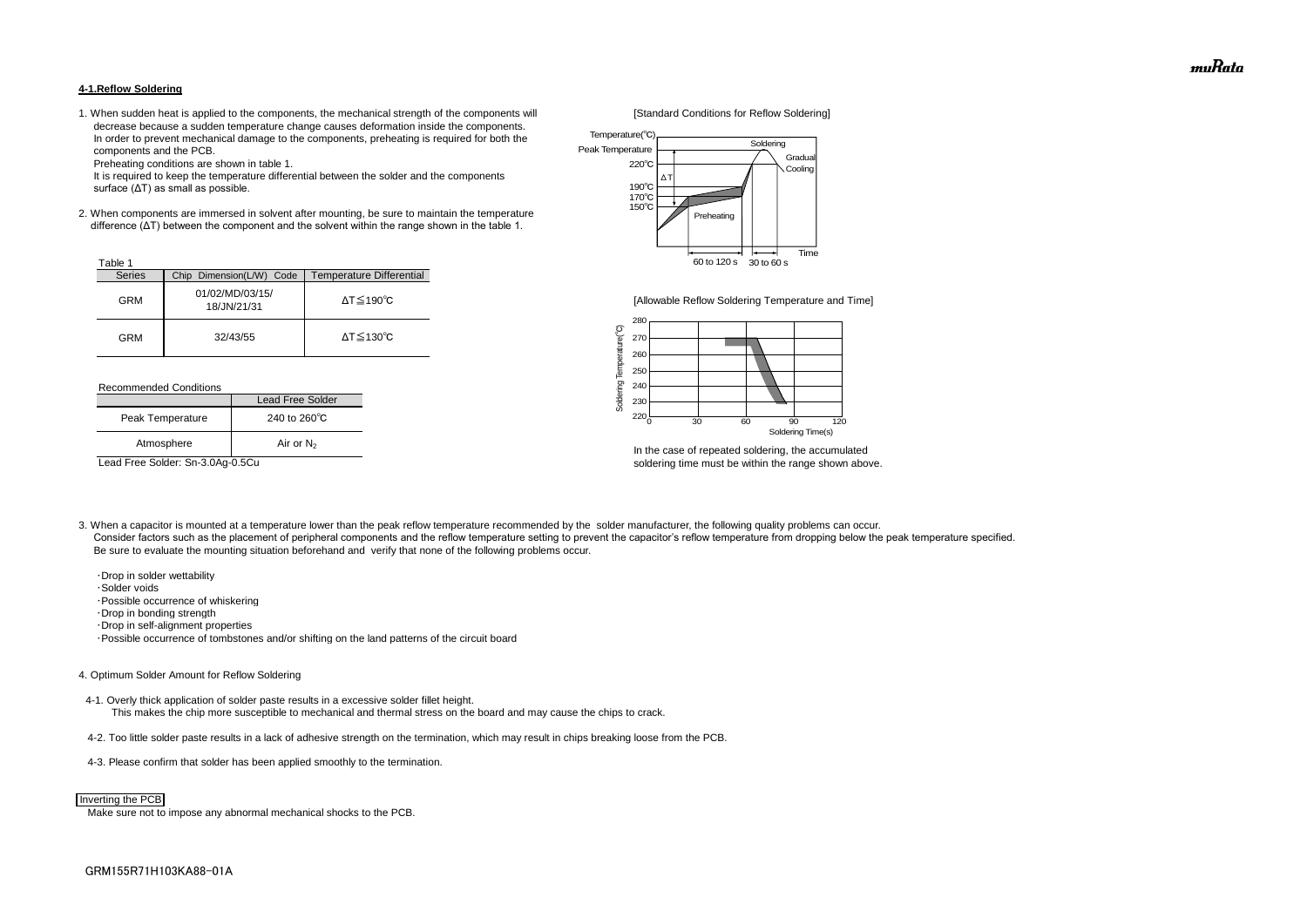### **4-2.Flow Soldering**

1. Do not apply flow soldering to chips not listed in Table 2. [Standard Conditions for Flow Soldering]

Table 2

2. When sudden heat is applied to the components, the mechanical strength of the components will decrease because a sudden temperature change causes deformation inside the components. In order to prevent mechanical damage to the components, preheating is required for both of the components and the PCB.

It is required to keep the temperature differential between the solder and the components surface [Allowable Flow Soldering Temperature and Time] (ΔT) as low as possible.

Preheating conditions are shown in table 2.

- 3. Excessively long soldering time or high soldering temperature can result in leaching of the terminations, causing poor adhesion or a reduction in capacitance value due to loss of contact between the inner electrodes and terminations.
- 4. When components are immersed in solvent after mounting, be sure to maintain the temperature differential (ΔT) between the component and solvent within the range shown in the table 2.

| <b>Series</b> | Chip Dimension(L/W) Code | Temperature Differential |
|---------------|--------------------------|--------------------------|
| GRM           | 18/21/31                 | ΔT≤150℃                  |

#### Recommended Conditions

Lead Free Solder: Sn-3.0Ag-0.5Cu

#### 5. Optimum Solder Amount for Flow Soldering

 5-1. The top of the solder fillet should be lower than the thickness of the components. If the solder amount is excessive, the risk of cracking is higher during board bending or any other stressful condition.



In the case of repeated soldering, the accumulated soldering time must be within the range shown above.

|                                    | <b>Lead Free Solder</b> |
|------------------------------------|-------------------------|
| <b>Preheating Peak Temperature</b> | 100 to 120 $\degree$ C  |
| Soldering Peak Temperature         | 250 to $260^{\circ}$ C  |
| Atmosphere                         | Air or $N_2$            |





muRata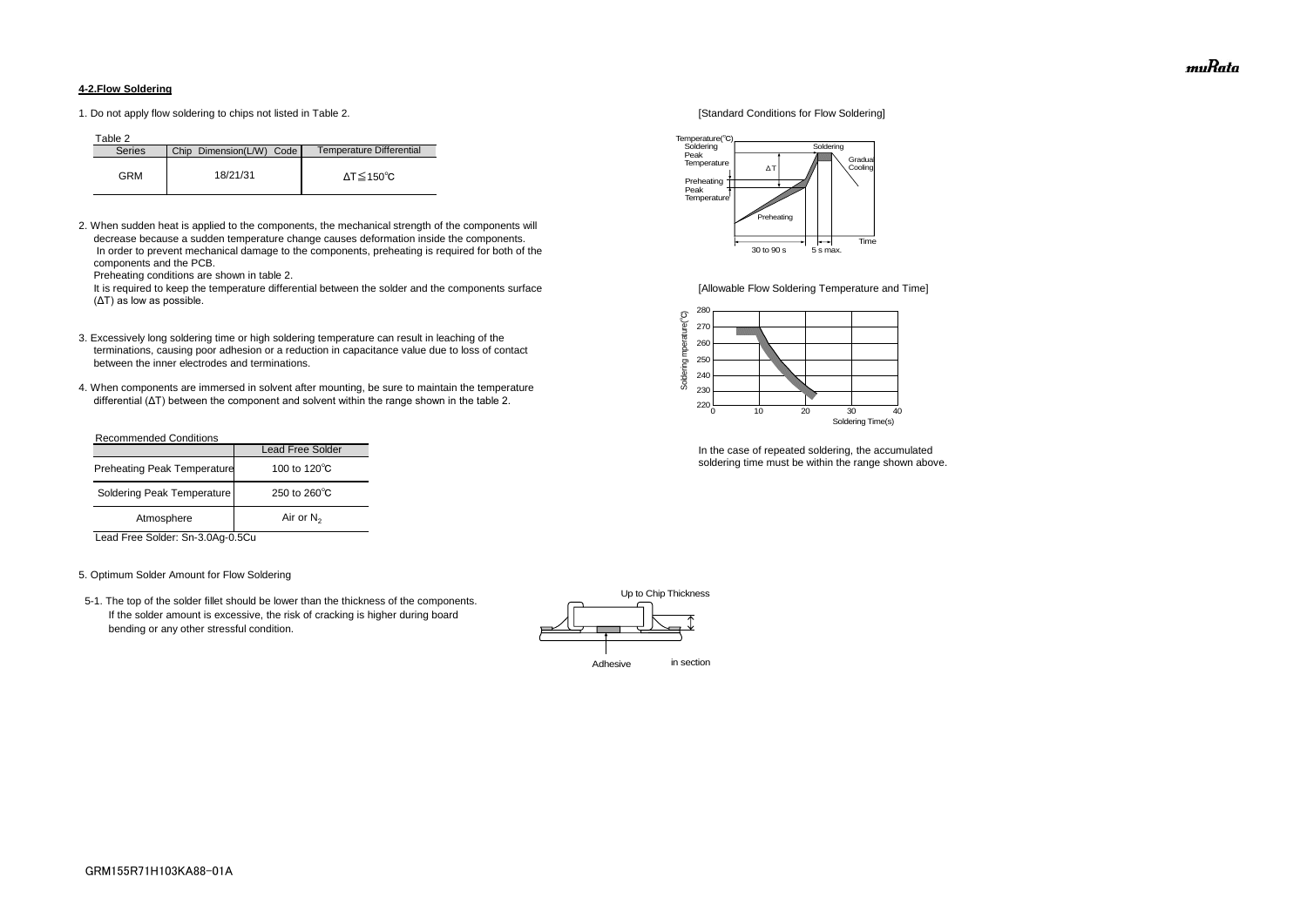#### **4-3.Correction of Soldered Portion**

When sudden heat is applied to the capacitor, distortion caused by the large temperature difference occurs internally, and can be the cause of cracks. Capacitors also tend to be affected by mechanical and thermal stress depending on the board preheating temperature or the soldering fillet shape, and can be the cause of cracks. Please refer to "1. PCB Design" or "3. Optimum solder amount" for the solder amount and the fillet shapes.

#### 1. Correction with a Soldering Iron

- 1-1. In order to reduce damage to the capacitor, be sure to preheat the capacitor and the mounting board.
- Preheat to the temperature range shown in Table 3. A hot plate, hot air type preheater, etc. can be used for preheating. 1-2. After soldering, do not allow the component/PCB to cool down rapidly.
- 1-3. Perform the corrections with a soldering iron as quickly as possible. If the soldering iron is applied too long, there is a possibility of causing solder leaching on the terminal electrodes, which will cause deterioration of the adhesive strength and other problems.

Lead Free Solder: Sn-3.0Ag-0.5Cu

\* Please manage Δ T in the temperature of soldering iron and the preheating temperature.

2. Correction with Spot Heater

 Compared to local heating with a soldering iron, hot air heating by a spot heater heats the overall component and board, therefore, it tends to lessen the thermal shock. In the case of a high density mounted board, a spot heater can also prevent concerns of the soldering iron making direct contact with the component.

- 3-2. A soldering iron with a tip of ø3mm or smaller should be used. In section
	- It is also necessary to keep the soldering iron from touching the components during the re-work.
- 3-3. Solder wire with ø0.5mm or smaller is required for soldering.
- 2-1. If the distance from the hot air outlet of the spot heater to the component is too close, cracks may occur due to thermal shock. To prevent this problem, follow the conditions shown in Table 4.
- 2-2. In order to create an appropriate solder fillet shape, it is recommended that hot air be applied at the angle shown in Figure 1.

| Table 3 |                                    |                                      |                           |                                         |            |
|---------|------------------------------------|--------------------------------------|---------------------------|-----------------------------------------|------------|
| Series  | Chip<br>Dimension<br>(L/W)<br>Code | Temperature of<br>Soldering Iron Tip | Preheating<br>Temperature | Temperature<br>$Differential(\Delta T)$ | Atmosphere |
| GRM     | 03/15/18/JN/21/31                  | $350^{\circ}$ C max.                 | $150^{\circ}$ C min.      | $\Delta T \leq 190^{\circ}C$            | Air        |
| GRM     | 32/43/55                           | $280^{\circ}$ C max.                 | $150^{\circ}$ C min.      | $\Delta T \leq 130^{\circ}C$            | Air        |

- 3. Optimum solder amount when re-working with a soldering iron
- 3-1. If the solder amount is excessive, the risk of cracking is higher during board bending or any other stressful condition. Too little solder amount results in a lack of adhesive strength on the termination, which may result in chips breaking loose from the PCB. Please confirm that solder has been applied smoothly is and rising to the end surface of the chip.

| Table 4                                      |                                  |
|----------------------------------------------|----------------------------------|
| <b>Distance</b>                              | 5mm or more                      |
| Hot Air Application angle                    | 45° *Figure 1                    |
| Hot Air Temperature Nozzle Outlet 400°C max. |                                  |
|                                              | Less than 10 s                   |
|                                              | (3216M / 1206 size or smaller)   |
| <b>Application Time</b>                      | Less than 30 s                   |
|                                              | (3225M / 1210 size or larger)    |
|                                              | (3216M, 3225M: Metric size code) |





muRata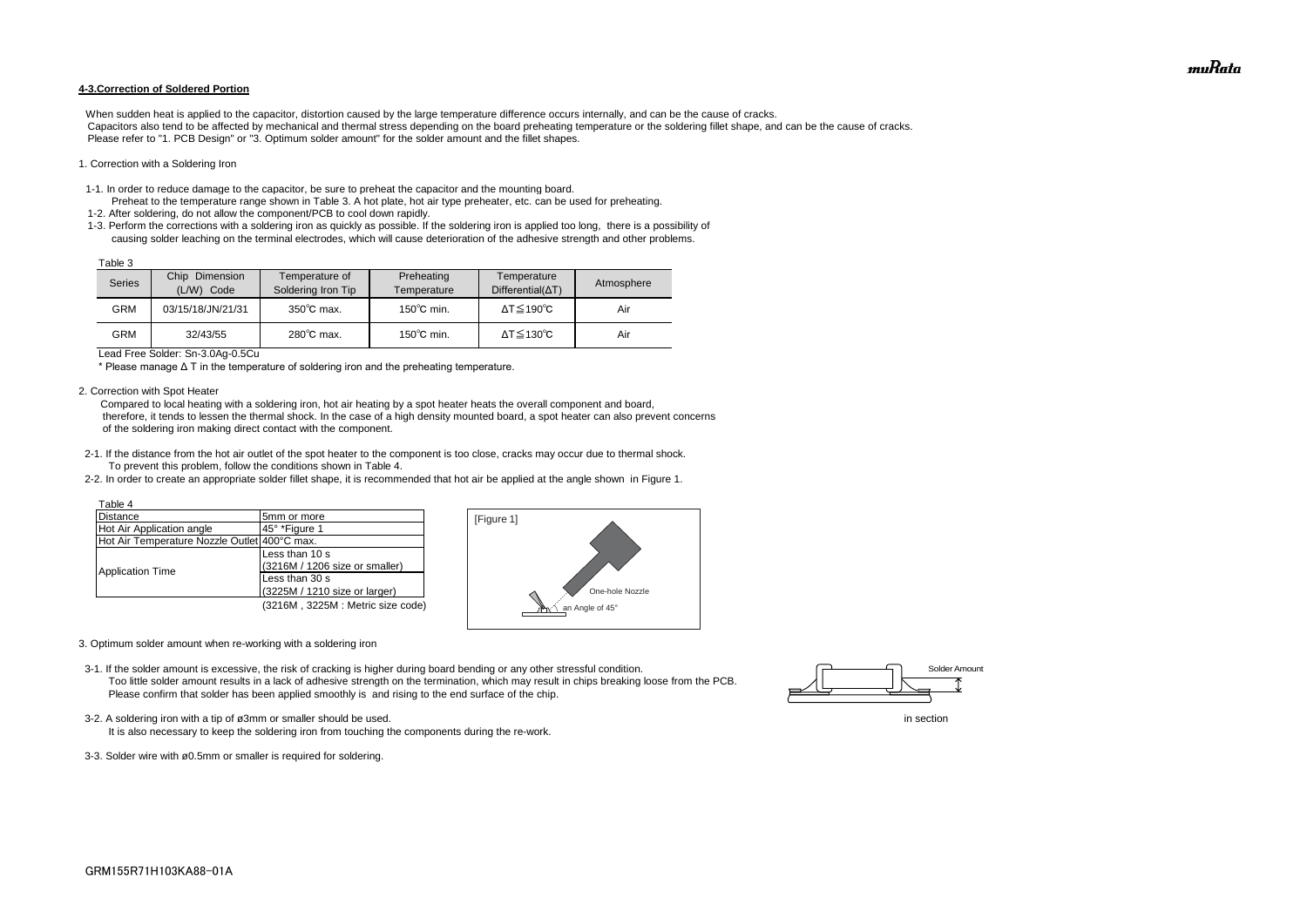### **5.Washing**

 Excessive ultrasonic oscillation during cleaning can cause the PCBs to resonate, resulting in cracked chips or broken solder joints. Before starting your production process, test your cleaning equipment / process to insur eit does not degrade the capacitors.

#### **6.Electrical Test on Printed Circuit Board**

- 1. Confirm position of the support pin or specific jig, when inspecting the electrical performance of a capacitor after mounting on the printed circuit board.
- 1-1. Avoid bending the printed circuit board by the pressure of a test-probe, etc. The thrusting force of the test probe can flex the PCB, resulting in cracked chips or open solder joints. Provide support pins on the back side of the PCB to prevent warping or flexing. Install support pins as close to the test-probe as possible.
- 1-2. Avoid vibration of the board by shock when a test -probe contacts a printed circuit board.

[Not Recommended] [Recommended]





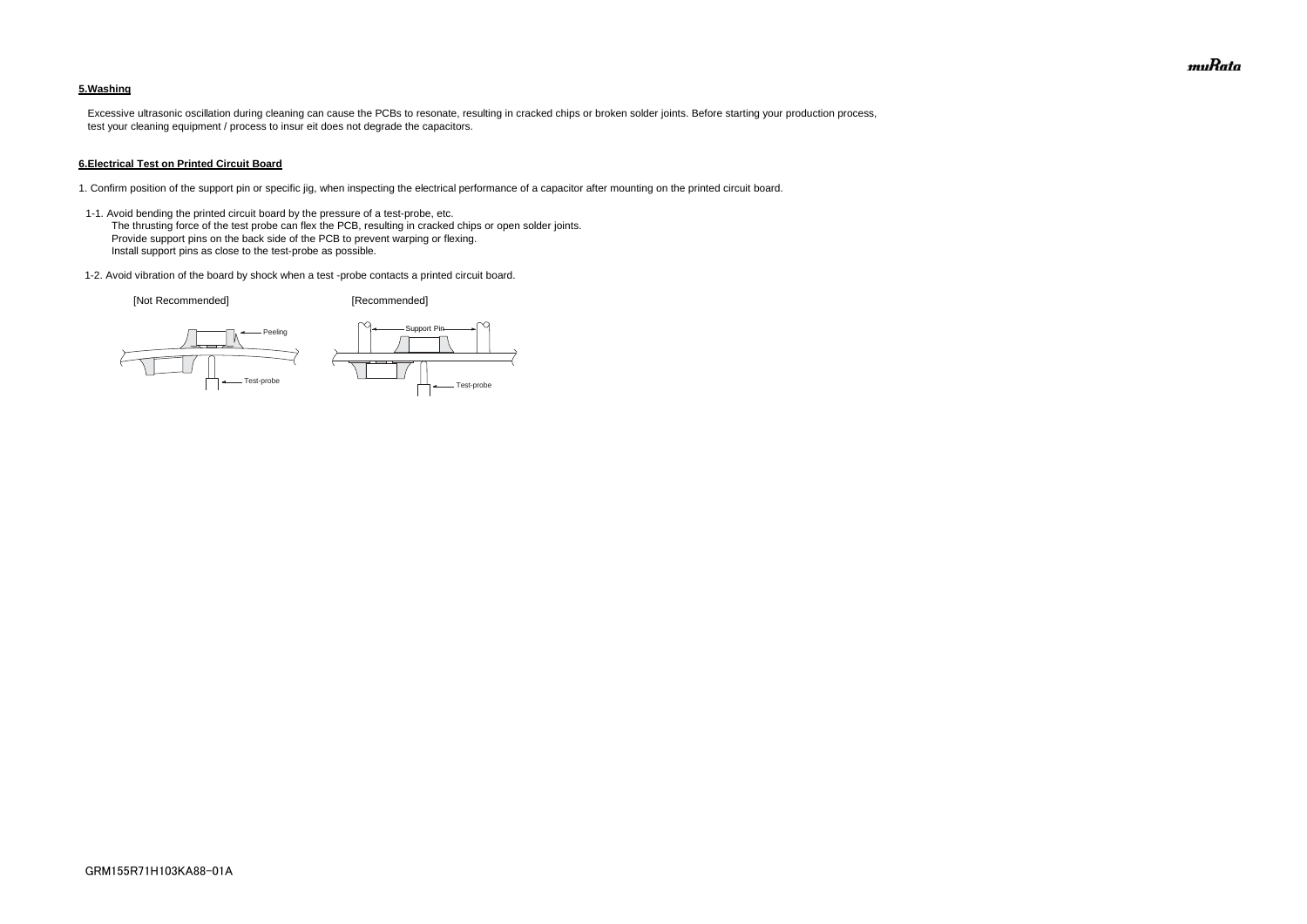#### **7.Printed Circuit Board Cropping**

- 1. After mounting a capacitor on a printed circuit board, do not apply any stress to the capacitor that caused bending or twisting the board.
- 1-1. In cropping the board, the stress as shown may cause the capacitor to crack. Cracked capacitors may cause deterioration of the insulation resistance, and result in a short. Avoid this type of stress to a capacitor.



2. Check the cropping method for the printed circuit board in advance.

2-1. Printed circuit board cropping shall be carried out by using a jig or an apparatus (Disc separator, router type separator, etc.) to prevent the mechanical stress that can occur to the board.

 \* When a board separation jig or disc separator is used, if the following precautions are not observed, a large board deflection stress will occur and the capacitors may crack. Use router type separator if at all possible.

#### (1) Example of a suitable jig

[In the case of Single-side Mounting]

An outline of the board separation jig is shown as follows.

Recommended example:

 Stress on the component mounting position can be minimized by holding the portion close to the jig, and bend in the direction towards the side where the capacitors are mounted. Not recommended example: The risk of cracks occurring in the capacitors increases due to large stress being applied to the component mounting position, if the portion away from the jig is held and bent in thedirection opposite the side where the capacitors are mounted.

[In the case of Double-sided Mounting]

 Since components are mounted on both sides of the board, the risk of cracks occurring can not be avoided with the above method. Therefore, implement the following measures to prevent stress from being applied to the components.

#### (Measures)

(1) Consider introducing a router type separator.

If it is difficult to introduce a router type separator, implement the following measures. (Refer to item 1. Mounting Position)

(2) Mount the components parallel to the board separation surface.

(3) When mounting components near the board separation point, add slits in the separation position near the component.



(4) Keep the mounting position of the components away from the board separation point.

| <b>Board Separation Method</b> | Hand Separation                                                                       | 1) Board Separation Jig                                               | <b>Board Separation Apparatus</b>                                                                              |                          |  |
|--------------------------------|---------------------------------------------------------------------------------------|-----------------------------------------------------------------------|----------------------------------------------------------------------------------------------------------------|--------------------------|--|
|                                | Nipper Separation                                                                     |                                                                       | 2) Disc Separator                                                                                              | 3) Router Type Separator |  |
| Level of stress on board       | High                                                                                  | Medium                                                                | Medium                                                                                                         | Low                      |  |
| Recommended                    | ×                                                                                     | Δ*                                                                    | ^*                                                                                                             |                          |  |
| <b>Notes</b>                   | Hand and nipper<br>separation apply a high<br>level of stress.<br>Use another method. | · Board handling<br>- Board bending direction<br>Layout of capacitors | · Board handling<br>Layout of slits<br>Design of V groove<br>Arrangement of blades<br>. Controlling blade life | Board handling           |  |

muRata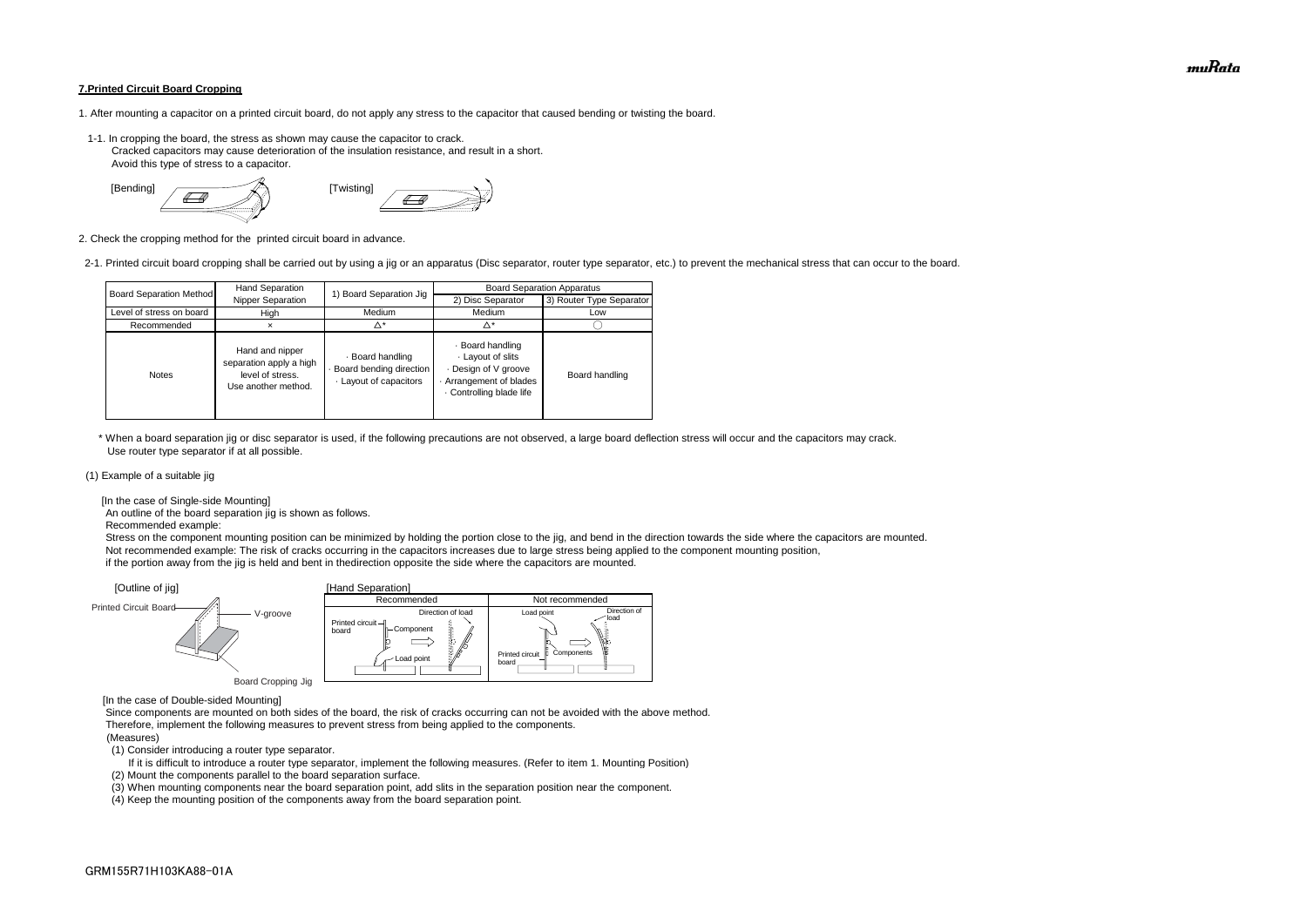#### (2) Example of a Disc Separator

- An outline of a disc separator is shown as follows. As shown in the Principle of Operation, the top blade and bottom blade are aligned with the V-grooves on the printed circuit board to separate the board. In the following case, board deflection stress will be applied and cause cracks in the capacitors.
- (1) When the adjustment of the top and bottom blades are misaligned, such as deviating in the top-bottom, left-right or front-rear directions
- (2) The angle of the V groove is too low, depth of the V groove is too shallow, or the V groove is misaligned top-bottom
- IF V groove is too deep, it is possible to brake when you handle and carry it. Carefully design depth of the V groove with consideration about strength of material of the printed circuit board.

[ Disc Separator ]

(3) Example of Router Type Separator

The router type separator performs cutting by a router rotating at a high speed.





 Since the board does not bend in the cutting process, stress on the board can be suppressed during board separation. When attaching or removing boards to/from the router type separator, carefully handle the boards to prevent bending.

| V-groove Design ]      |                         |           |                   |                |
|------------------------|-------------------------|-----------|-------------------|----------------|
| Example of Recommended |                         |           | Not Recommended   |                |
| V-groove Design        | Left-right Misalignment | Low-Angle | Depth too Shallow | Depth too Deep |
|                        |                         |           |                   |                |

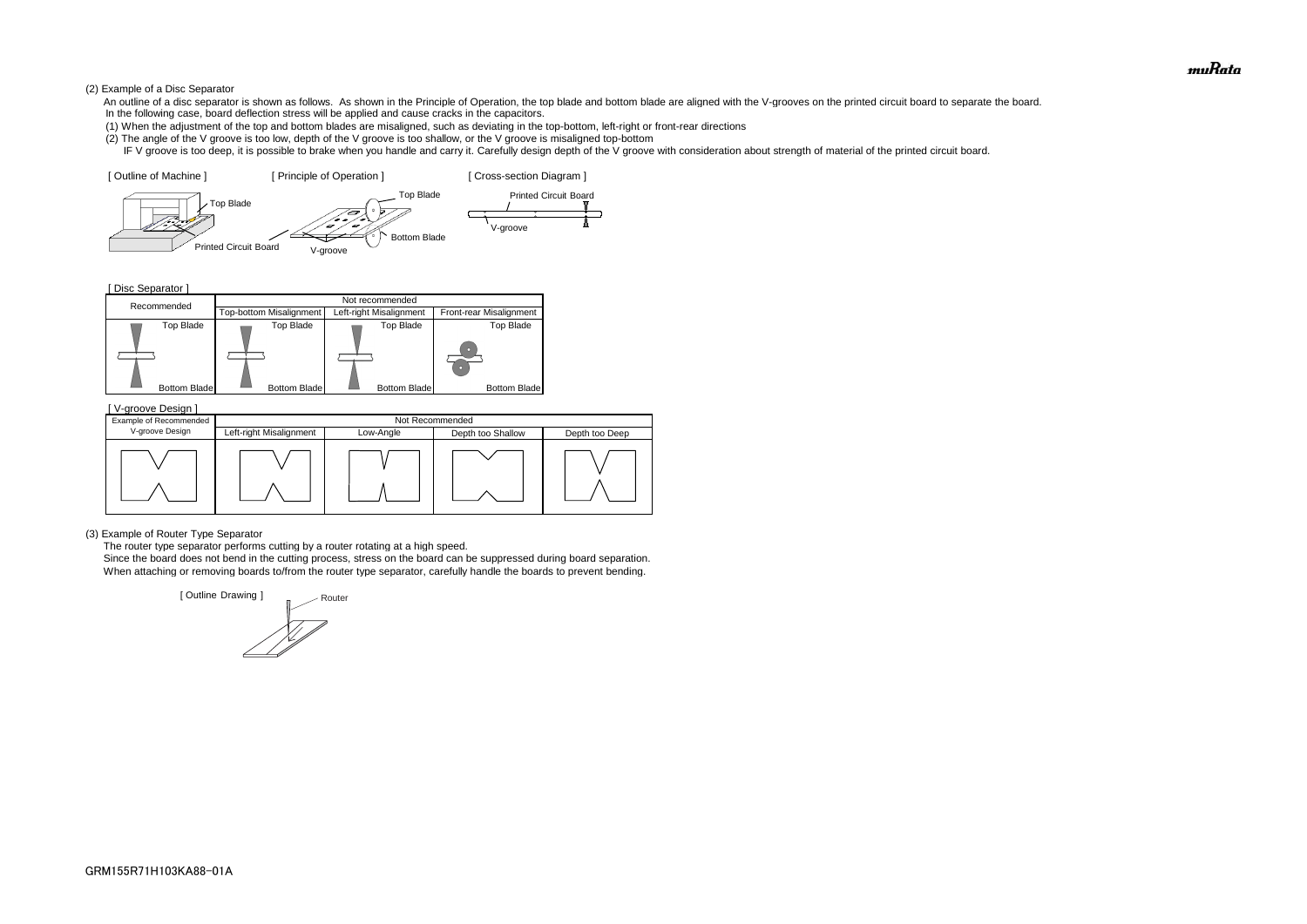#### **8. Assembly**

#### 1. Handling

 If a board mounted with capacitors is held with one hand, the board may bend. Firmly hold the edges of the board with both hands when handling. If a board mounted with capacitors is dropped, cracks may occur in the capacitors. Do not use dropped boards, as there is a possibility that the quality of the capacitors may be impaired.

#### 2. Attachment of Other Components

#### 2-1. Mounting of Other Components

Pay attention to the following items, when mounting other components on the back side of the board after capacitors have been mounted on the opposite side.

When the bottom dead point of the suction nozzle is set too low, board deflection stress may be applied to the capacitors on the back side (bottom side), and cracks may occur in the capacitors. · After the board is straightened, set the bottom dead point of the nozzle on the upper surface of the board.

· Periodically check and adjust the bottom dead point.

#### 2-2. Inserting Components with Leads into Boards

 When inserting components (transformers, IC, etc.) into boards, bending the board may cause cracks in the capacitors or cracks in the solder. Pay attention to the following.

- · Increase the size of the holes to insert the leads, to reduce the stress on the board during insertion.
- · Fix the board with support pins or a dedicated jig before insertion.
- · Support below the board so that the board does not bend. When using support pins on the board, periodically confirm that there is no difference in the height of each support pin.

2-3. Attaching/Removing Sockets and/or Connectors

Insertion and removal of sockets and connectors, etc., might cause the board to bend.

Please insure that the board does not warp during insertion and removal of sockets and connectors, etc., or the bending may damage mounted components on the board.

#### 2-4. Tightening Screws

The board may be bent, when tightening screws, etc. during the attachment of the board to a shield or chassis.

Pay attention to the following items before performing the work.

· Plan the work to prevent the board from bending.

· Use a torque screwdriver, to prevent over-tightening of the screws.

· The board may bend after mounting by reflow soldering, etc. Please note, as stress may be applied to the chips by forcibly flattening the board when tightening the screws.









muRata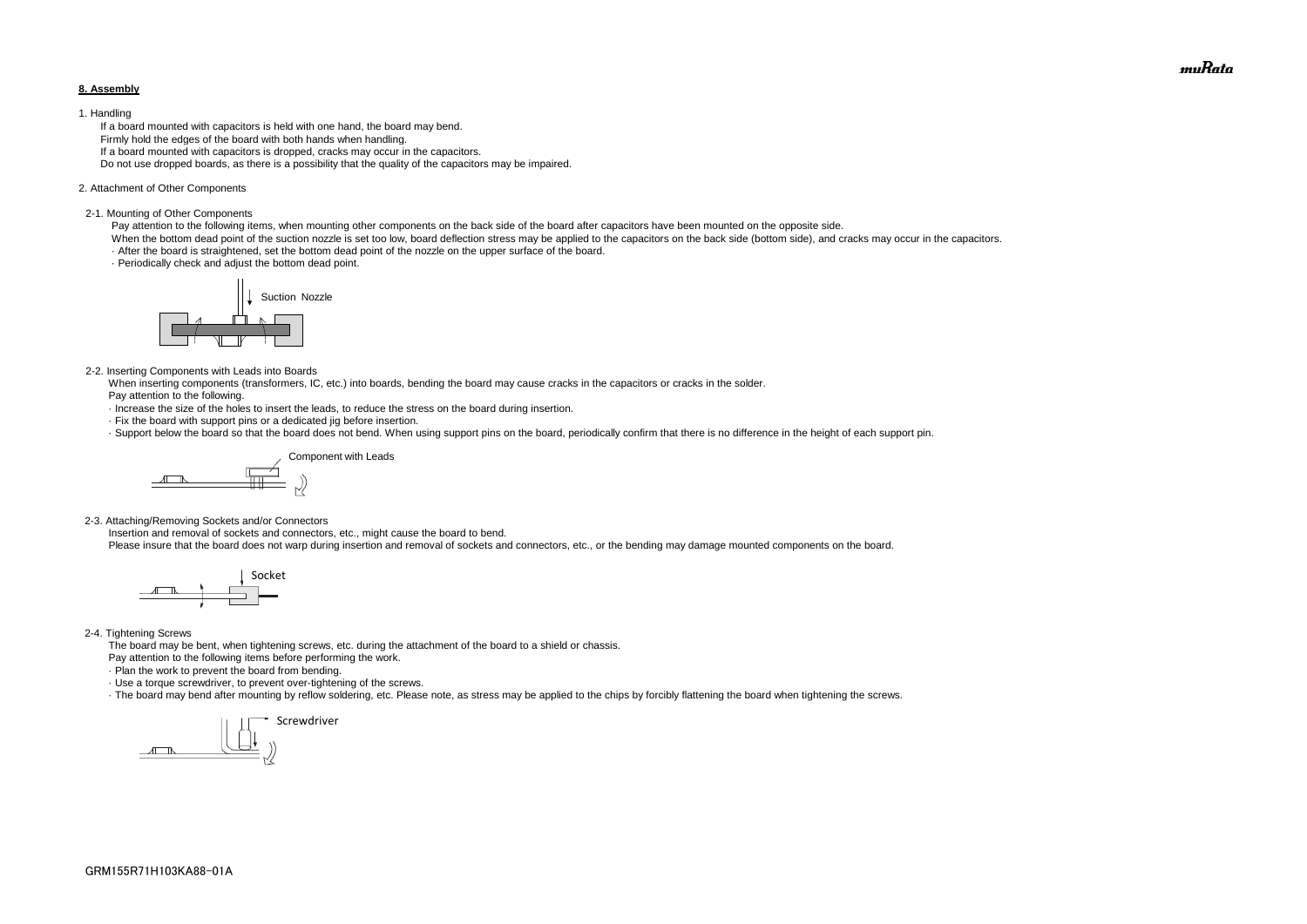### ■ Others

#### **1. Under Operation of Equipment**

- 1-1. Do not touch a capacitor directly with bare hands during operation in order to avoid the danger of an electric shock.
- 1-2. Do not allow the terminals of a capacitor to come in contact with any conductive objects (short-circuit). Do not expose a capacitor to a conductive liquid, inducing any acid or alkali solutions.
- 1-3. Confirm the environment in which the equipment will operate is under the specified conditions.
	- Do not use the equipment under the following environments.
	- (1) Being spattered with water or oil.
	- (2) Being exposed to direct sunlight.
	- (3) Being exposed to ozone, ultraviolet rays, or radiation.
	- (4) Being exposed to toxic gas (e.g., hydrogen sulfide, sulfur dioxide, chlorine, ammonia gas etc.)
	- (5) Any vibrations or mechanical shocks exceeding the specified limits.
	- (6) Moisture condensing environments.
- 1-4. Use damp proof countermeasures if using under any conditions that can cause condensation.

#### **2. Others**

If the circuit being used may cause an electrical shock, smoke or fire when a capacitor is shorted, be sure to install fail-safe functions, such as a fuse, to prevent secondary accidents. (2) This series are not safety standard certified products.

- 2-1. In an Emergency
	- (1) If the equipment should generate smoke, fire, or smell, immediately turn off or unplug the equipment.
	- If the equipment is not turned off or unplugged, the hazards may be worsened by supplying continuous power.
	- (2) In this type of situation, do not allow face and hands to come in contact with the capacitor or burns may be caused by the capacitor's high temperature.
- 2-2. Disposal of waste

When capacitors are disposed of, they must be burned or buried by an industrial waste vendor with the appropriate licenses.

- 2-3. Circuit Design
	- (1) Addition of Fail Safe Function
	- Capacitors that are cracked by dropping or bending of the board may cause deterioration of the insulation resistance, and result in a short.

2-4. Remarks

 Failure to follow the cautions may result, worst case, in a short circuit and smoking when the product is used. The above notices are for standard applications and conditions. Contact us when the products are used in special mounting conditions. Select optimum conditions for operation as they determine the reliability of the product after assembly. The data herein are given in typical values, not guaranteed ratings.

muRata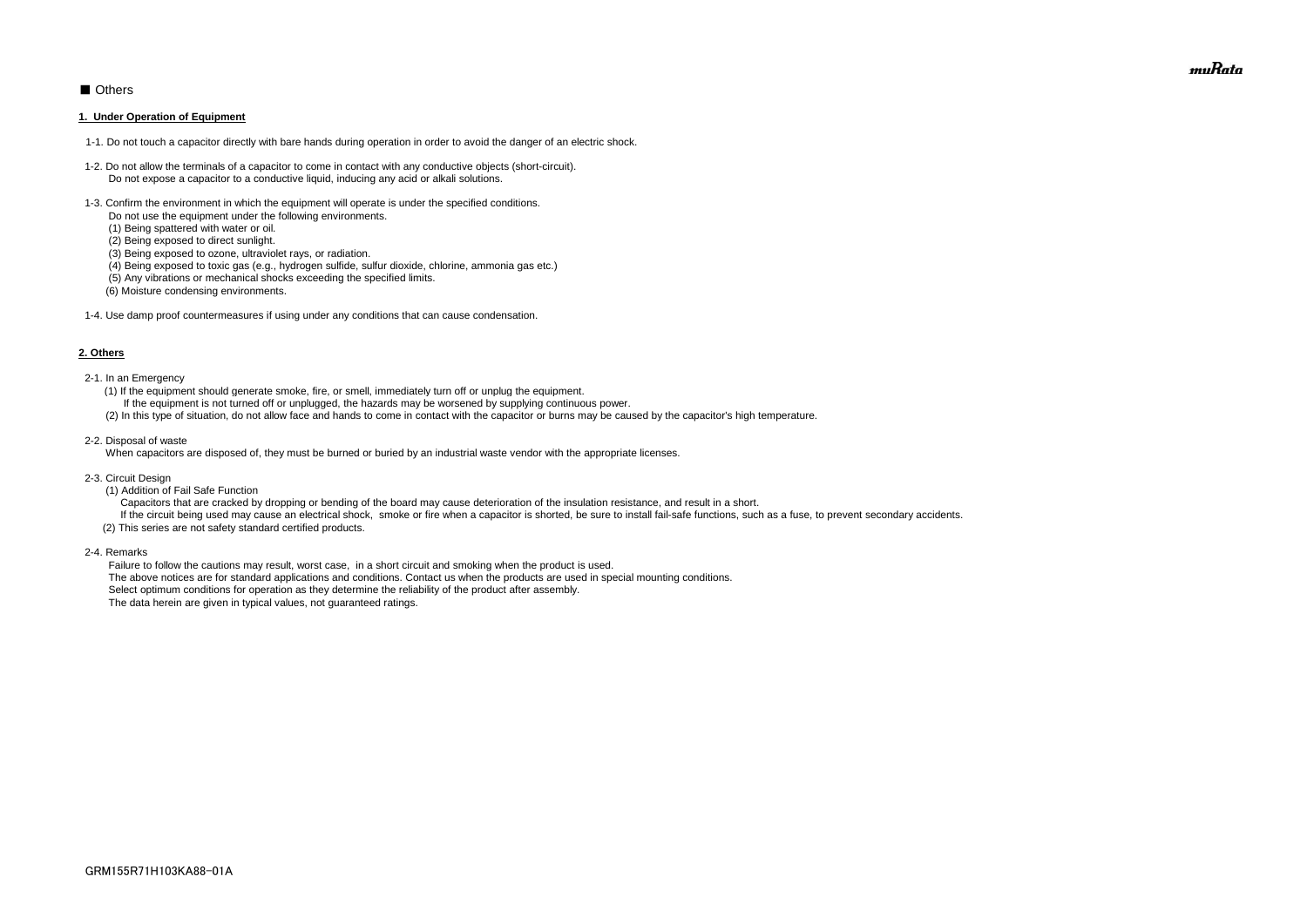#### **1.Operating Temperature**

- 1. The operating temperature limit depends on the capacitor.
- 1-1. Do not apply temperatures exceeding the maximum operating temperature. It is necessary to select a capacitor with a suitable rated temperature that will cover the operating temperature range. It is also necessary to consider the temperature distribution in equipment and the seasonal temperature variable factor.
- 1-2. Consider the self-heating factor of the capacitor The surface temperature of the capacitor shall not exceed the maximum operating temperature including self-heating.

#### **2.Atmosphere Surroundings (gaseous and liquid)**

- 1. Restriction on the operating environment of capacitors.
- 1-1. Capacitors, when used in the above, unsuitable, operating environments may deteriorate due to the corrosion of the terminations and the penetration of moisture into the capacitor.
- 1-2. The same phenomenon as the above may occur when the electrodes or terminals of the capacitor are subject to moisture condensation.
- 1-3. The deterioration of characteristics and insulation resistance due to the oxidization or corrosion of terminal electrodes may result in breakdown when the capacitor is exposed to corrosive or volatile gases or solvents for long periods of time.

#### **3.Piezo-electric Phenomenon**

1. When using high dielectric constant type capacitors in AC or pulse circuits, the capacitor itself vibrates at specific frequencies and noise may be generated. Moreover, when the mechanical vibration or shock is added to capacitor, noise may occur.

### **Notice**

### ■ Rating

muRata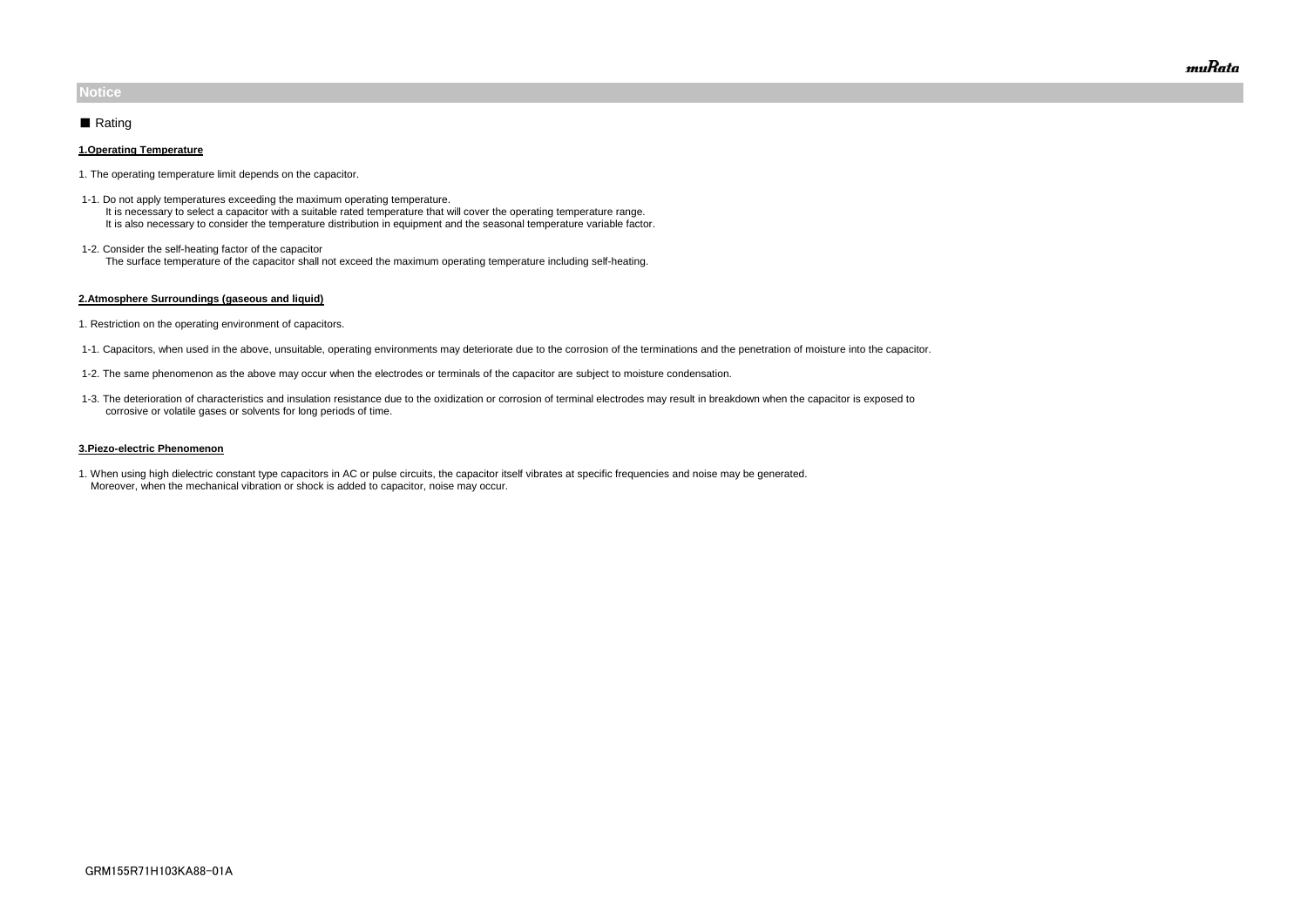### ■Soldering and Mounting

### **1.PCB Design**

1. Notice for Pattern Forms

 1-2. There is a possibility of chip cracking caused by PCB expansion/contraction with heat, because stress on a chip is different depending on PCB material and structure. When the thermal expansion coefficient greatly differs between the board used for mounting and the chip, it will cause cracking of the chip due to the thermal expansion and contraction. When capacitors are mounted on a fluorine resin printed circuit board or on a single-layered glass epoxy board, it may also cause cracking of the chip for the same reason.

 1-1. Unlike leaded components, chip components are susceptible to flexing stresses since they are mounted directly on the substrate. They are also more sensitive to mechanical and thermal stresses than leaded components. Excess solder fillet height can multiply these stresses and cause chip cracking. When designing substrates, take land patterns and dimensions into consideration to eliminate the possibility of excess solder fillet height.

| <b>Pattern Forms</b>                                      |                                                                      |                                    |  |  |  |  |
|-----------------------------------------------------------|----------------------------------------------------------------------|------------------------------------|--|--|--|--|
|                                                           | Prohibited                                                           | Correct                            |  |  |  |  |
| Placing Close to<br>Chassis                               | Chassis<br>Solder (ground)<br><b>Electrode Pattern</b><br>in section | <b>Solder Resist</b><br>in section |  |  |  |  |
| Placing of Chip<br>Components<br>and Leaded<br>Components | Lead Wire<br>in section                                              | <b>Solder Resist</b><br>in section |  |  |  |  |
| Placing of Leaded<br>Components after<br>Chip Component   | Soldering Iron<br><b>Lead Wire</b><br>in section                     | Solder Resist<br>in section        |  |  |  |  |
| <b>Lateral Mounting</b>                                   |                                                                      | <b>Solder Resist</b>               |  |  |  |  |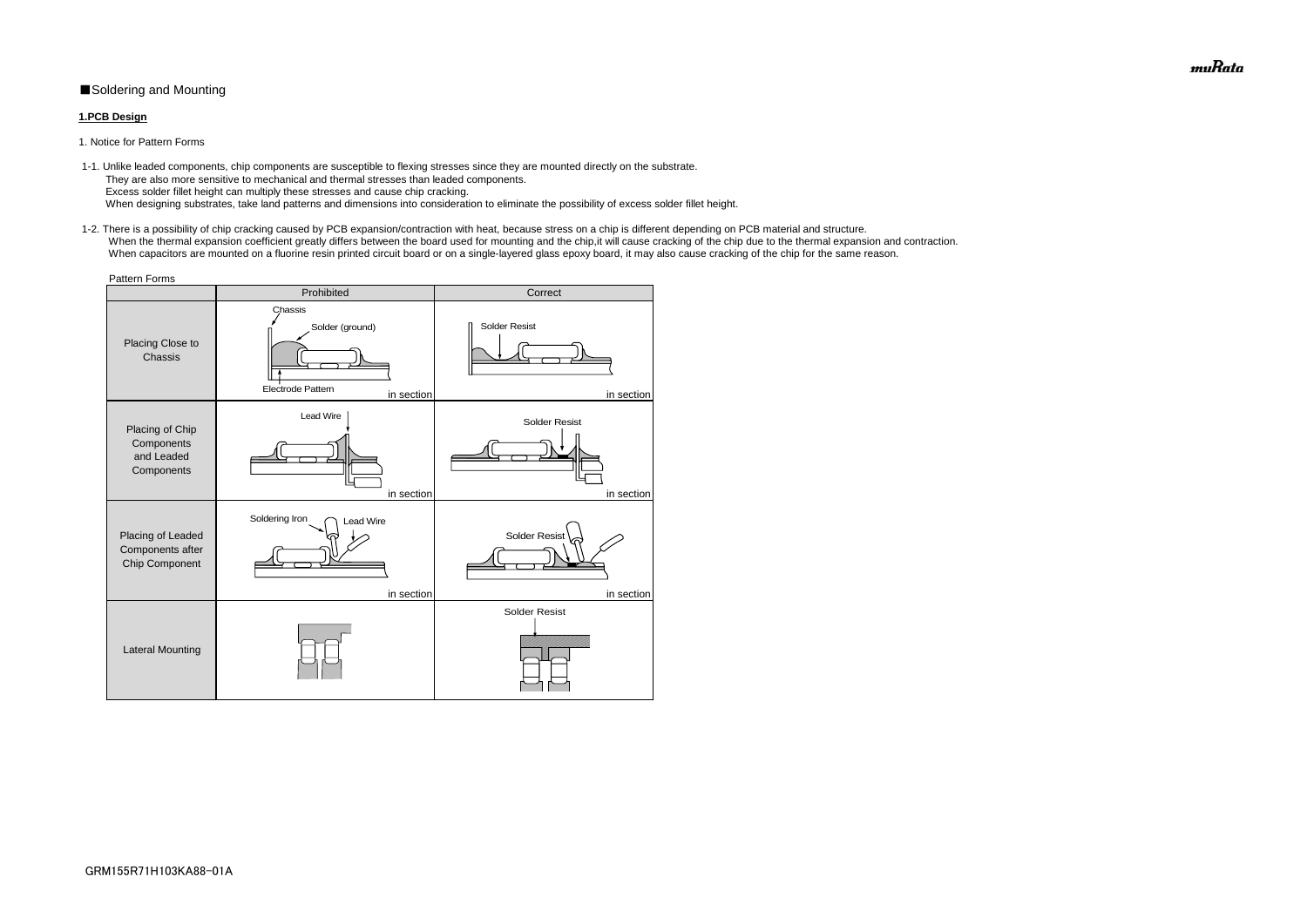2. Land Dimensions

Please confirm the suitable land dimension by evaluating of the actual SET / PCB.

### Table 1 Flow Soldering Method

### Table 2 Reflow Soldering Method

muRata

| <b>Series</b> | Chip Dimension(L/W) Code | Chip(LxW)<br>(Dimensions Tolerance)      | a            | $\sf b$      | $\mathbf{C}$   |
|---------------|--------------------------|------------------------------------------|--------------|--------------|----------------|
| <b>GRM</b>    | 01                       | $0.25 \times 0.125$                      | 0.10 to 0.11 | 0.07 to 0.12 | 0.125 to 0.145 |
| <b>GRM</b>    | 02                       | $0.4 \times 0.2$                         | 0.16 to 0.2  | 0.12 to 0.18 | 0.2 to 0.23    |
| <b>GRM</b>    | <b>MD</b>                | $0.5 \times 0.25$                        | 0.17 to 0.23 | 0.22 to 0.28 | 0.25 to 0.30   |
|               |                          | $0.6 \times 0.3$<br>$(+/-0.03)$          | 0.2 to 0.25  | 0.2 to 0.3   | 0.25 to 0.35   |
| <b>GRM</b>    | 03                       | $0.6 \times 0.3$<br>$(+/-0.05)$          | 0.2 to 0.25  | 0.25 to 0.35 | 0.3 to 0.4     |
|               |                          | $0.6 \times 0.3$<br>$(+/-0.09)$          | 0.23 to 0.3  | 0.25 to 0.35 | 0.3 to 0.4     |
| <b>GRM</b>    | 15                       | $1.0 \times 0.5$<br>(within +/-0.10)     | 0.3 to 0.5   | 0.35 to 0.45 | 0.4 to 0.6     |
|               |                          | $1.0 \times 0.5$<br>$(+/-0.15/+/-0.20)$  | 0.4 to 0.6   | 0.4 to 0.5   | 0.5 to 0.7     |
| <b>GRM</b>    | 18                       | $1.6 \times 0.8$<br>(within $+/-0.10$ )  | 0.6 to 0.8   | 0.6 to 0.7   | 0.6 to 0.8     |
|               |                          | $1.6 \times 0.8$<br>$(+/-0.15/+/-0.20)$  | 0.7 to 0.9   | 0.7 to 0.8   | 0.8 to 1.0     |
| <b>GRM</b>    | ${\sf JN}$               | $1.8 \times 1.0$                         | 0.8 to 0.9   | 0.6 to 0.8   | 0.9 to 1.1     |
|               | 21                       | $2.0 \times 1.25$<br>(within $+/-0.10$ ) | 1.2          | 0.6          | 1.25           |
| <b>GRM</b>    |                          | $2.0 \times 1.25$<br>$(+/-0.15)$         | 1.2          | 0.6 to 0.8   | 1.2 to 1.4     |
|               |                          | $2.0 \times 1.25$<br>$(+/-0.20)$         | 1.0 to 1.4   | 0.6 to 0.8   | 1.2 to 1.4     |
| <b>GRM</b>    | 31                       | $3.2 \times 1.6$<br>(within+/-0.20)      | 1.8 to 2.0   | 0.9 to 1.2   | 1.5 to 1.7     |
|               |                          | $3.2 \times 1.6$<br>$(+/-0.30)$          | 1.9 to 2.1   | 1.0 to 1.3   | 1.7 to 1.9     |
| <b>GRM</b>    | 32                       | $3.2 \times 2.5$                         | 2.0 to 2.4   | 1.0 to 1.2   | 1.8 to 2.3     |
| GRM           | 43                       | $4.5 \times 3.2$                         | 3.0 to 3.5   | 1.2 to 1.4   | 2.3 to 3.0     |
| <b>GRM</b>    | 55                       | $5.7 \times 5.0$                         | 4.0 to 4.6   | 1.4 to 1.6   | 3.5 to 4.8     |

| <b>Series</b> | Chip Dimension(L/W) Code | Chip(LxW)         | a                     |                       | C                     |
|---------------|--------------------------|-------------------|-----------------------|-----------------------|-----------------------|
| <b>GRM</b>    | 18                       | $1.6 \times 0.8$  | $0.6 \text{ to } 1.0$ | $0.8 \text{ to } 0.9$ | $0.6 \text{ to } 0.8$ |
| <b>GRM</b>    | 21                       | $2.0 \times 1.25$ | 1.0 to $1.2$          | $0.9$ to 1.0          | $0.8 \text{ to } 1.1$ |
| <b>GRM</b>    | 31                       | $3.2 \times 1.6$  | $2.2$ to $2.6$        | 1.0 to 1.1            | 1.0 to $1.4$          |

Resistance to PCB bending stress may be improved by designing the "a" dimension with solder resist. (in mm) (in mm)

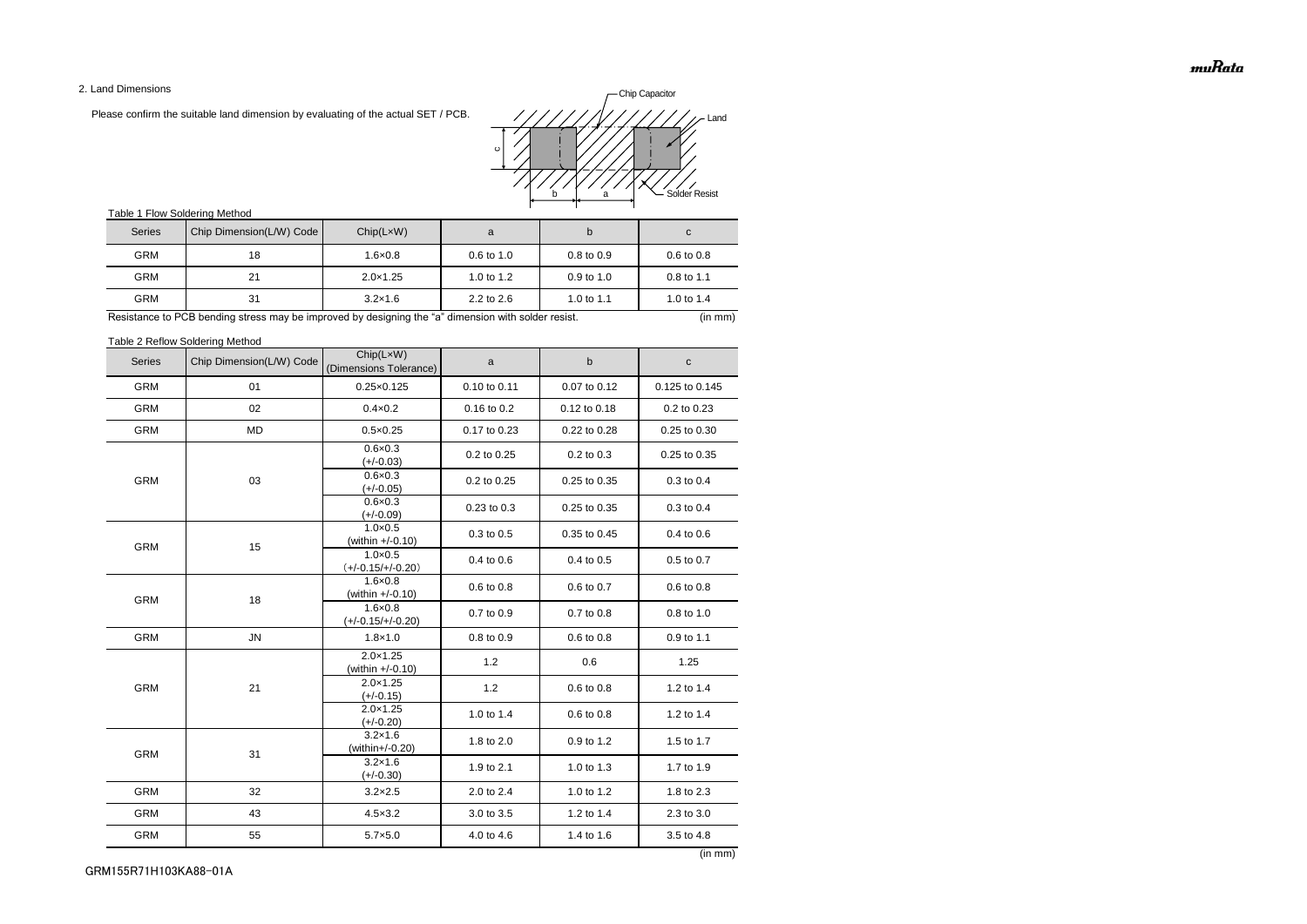### 3. Board Design

 When designing the board, keep in mind that the amount of strain which occurs will increase depending on the sizeand material of the board.



muRata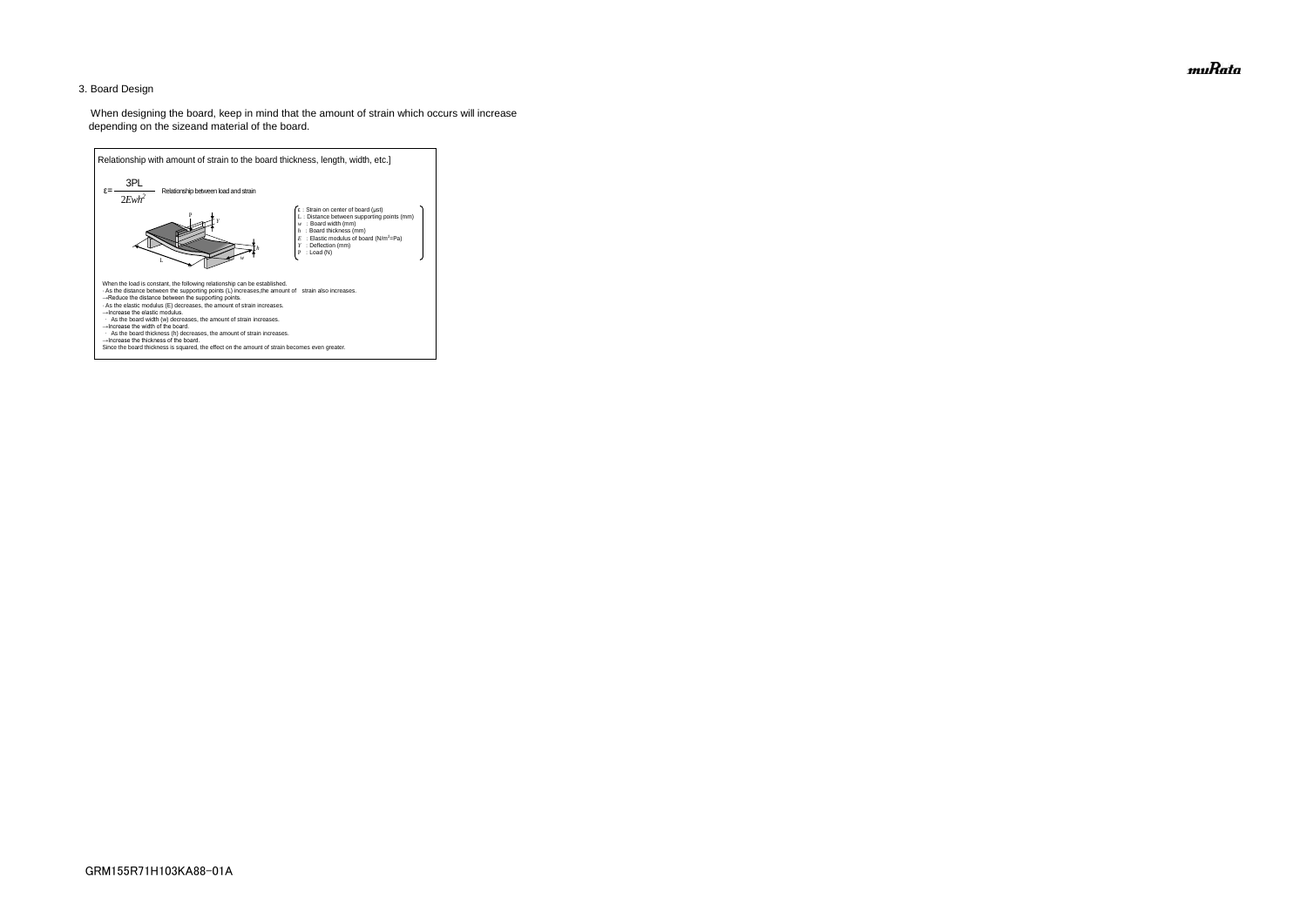#### **2.Item to be confirmed for Flow sordering**

If you want to temporarily attach the capacitor to the board using an adhesive agent before soldering the capacitor, first be sure that the conditions are appropriate for affixing the capacitor. If the dimensions of the land, the type of adhesive, the amount of coating, the contact surface area, the curing temperature, or other conditions are inappropriate, the characteristics of the capacitor may deteriorate.

- 1. Selection of Adhesive
- 1-1. Depending on the type of adhesive, there may be a decrease in insulation resistance. In addition, there is a chance that the capacitor might crack from contractile stress due to the difference in the contraction rate of the capacitor and the adhesive.
- 1-2. If there is not enough adhesive, the contact surface area is too small, or the curing temperature or curing time are inadequate, the adhesive strength will be insufficient and the capacitor may loosen or become disconnected during transportation or soldering.

If there is too much adhesive, for example if it overflows onto the land, the result could be soldering defects, loss of electrical connection, insufficient curing, or slippage after the capacitor is mounted. Furthermore, if the curing temperature is too high or the curing time is too long, not only will the adhesive strength be reduced, but solderability may also suffer due to the effects of oxidation on the terminations (outer electrodes) of the capacitor and the land surface on the board.

#### (1) Selection of Adhesive

Epoxy resins are a typical class of adhesive. To select the proper adhesive, consider the following points.

- 1) There must be enough adhesive strength to prevent the component from loosening or slipping during the mounting process.
- 2) The adhesive strength must not decrease when exposed to moisture during soldering.
- 3) The adhesive must have good coatability and shape retention properties.
- 4) The adhesive must have a long pot life.
- 5) The curing time must be short.
- 6) The adhesive must not be corrosive to the exterior of the capacitor or the board.
- 7) The adhesive must have good insulation properties.
- 8) The adhesive must not emit toxic gases or otherwise be harmful to health.
- 9) The adhesive must be free of halogenated compounds.

(2) Use the following illustration as a guide to the amount of adhesive to apply.

Chip Dimension (L/W) Code:18/21/31

#### 2.Flux

- 2-1. An excessive amount of flux generates a large quantity of flux gas, which can cause a deterioration of solderability, so apply flux thinly and evenly throughout. (A foaming system is generally used for flow solderring.)
- 2-2. Flux containing too high a percentage of halide may cause corrosion of the terminations unless there is sufficient cleaning. Use flux with a halide content of 0.1% max.
- 2-3. Strong acidic flux can corrode the capacitor and degrade its performance. Please check the quality of capacitor after mounting.

#### 3.Leaching of the terminations

 Set temperature and time to ensure that leaching of the terminations does not exceed 25% of the chip end area as a single chip (full length of the edge A-B-C-D shown at right) and 25% of the length A-B shown as mounted on substrate.





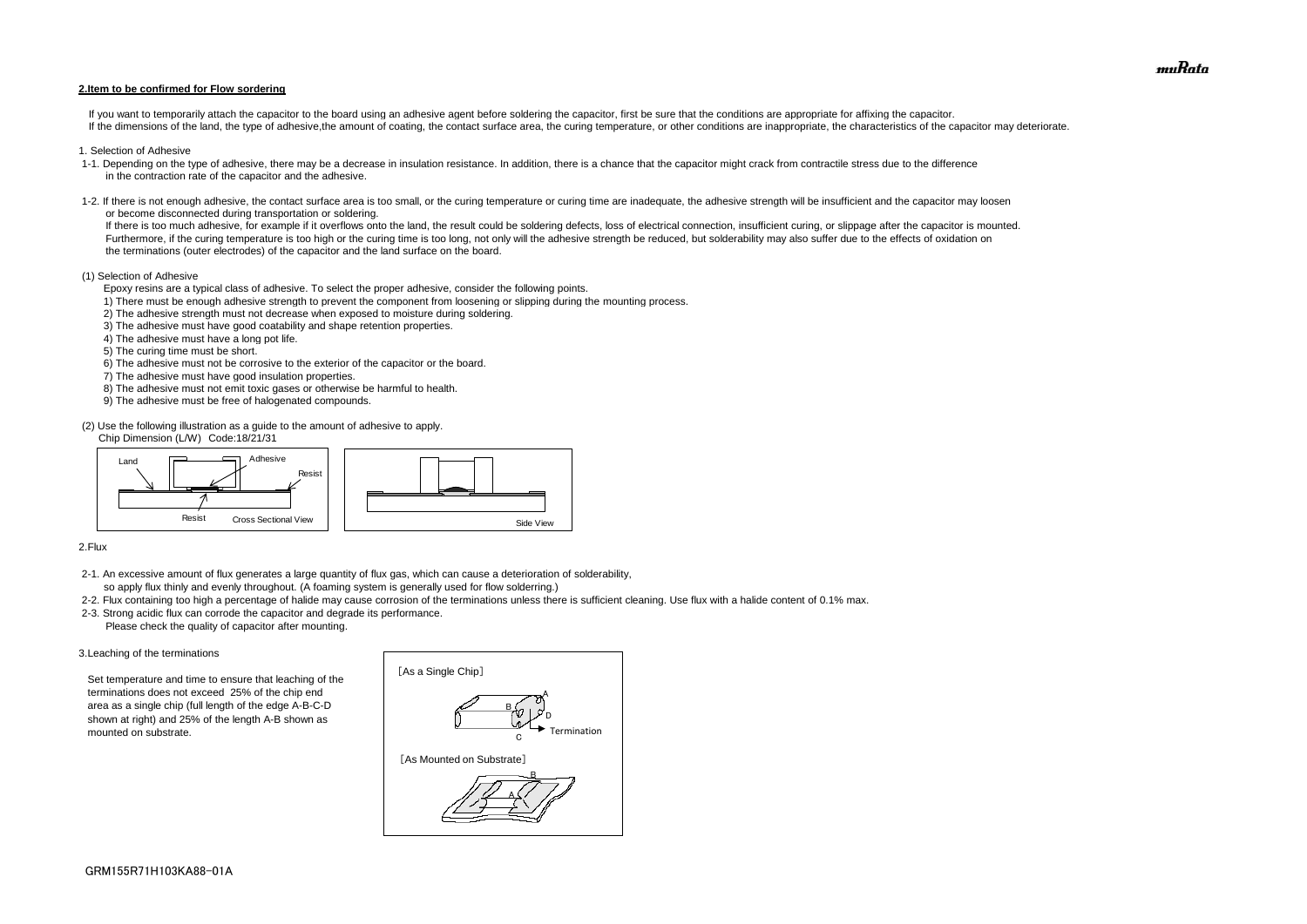### **3.Reflow soldering**

 The flux in the solder paste contains halogen-based substances and organic acids as activators. Strong acidic flux can corrode the capacitor and degrade its performance. Please check the quality of capacitor after mounting.

#### **4.Washing**

1. Please evaluate the capacitor using actual cleaning equipment and conditions to confirm the quality, and select the solvent for cleaning.

2. Unsuitable cleaning may leave residual flux or other foreign substances, causing deterioration of electrical characteristics and the reliability of the capacitors.

#### **5.Coating**

1. A crack may be caused in the capacitor due to the stress of the thermal contraction of the resin during curing process. The stress is affected by the amount of resin and curing contraction. Select a resin with low curing contraction. The difference in the thermal expansion coefficient between a coating resin or a molding resin and the capacitor may cause the destruction and deterioration of the capacitor such as a crack or peeling, and lead to the deterioration of insulation resistance or dielectric breakdown. Select a resin for which the thermal expansion coefficient is as close to that of the capacitor as possible. A silicone resin can be used as an under-coating to buffer against the stress.

2. Select a resin that is less hygroscopic.

 Using hygroscopic resins under high humidity conditions may cause the deterioration of the insulation resistance of a capacitor. An epoxy resin can be used as a less hygroscopic resin.

3. The halogen system substance and organic acid are included in coating material, and a chip corrodes by the kind of Coating material. Do not use strong acid type.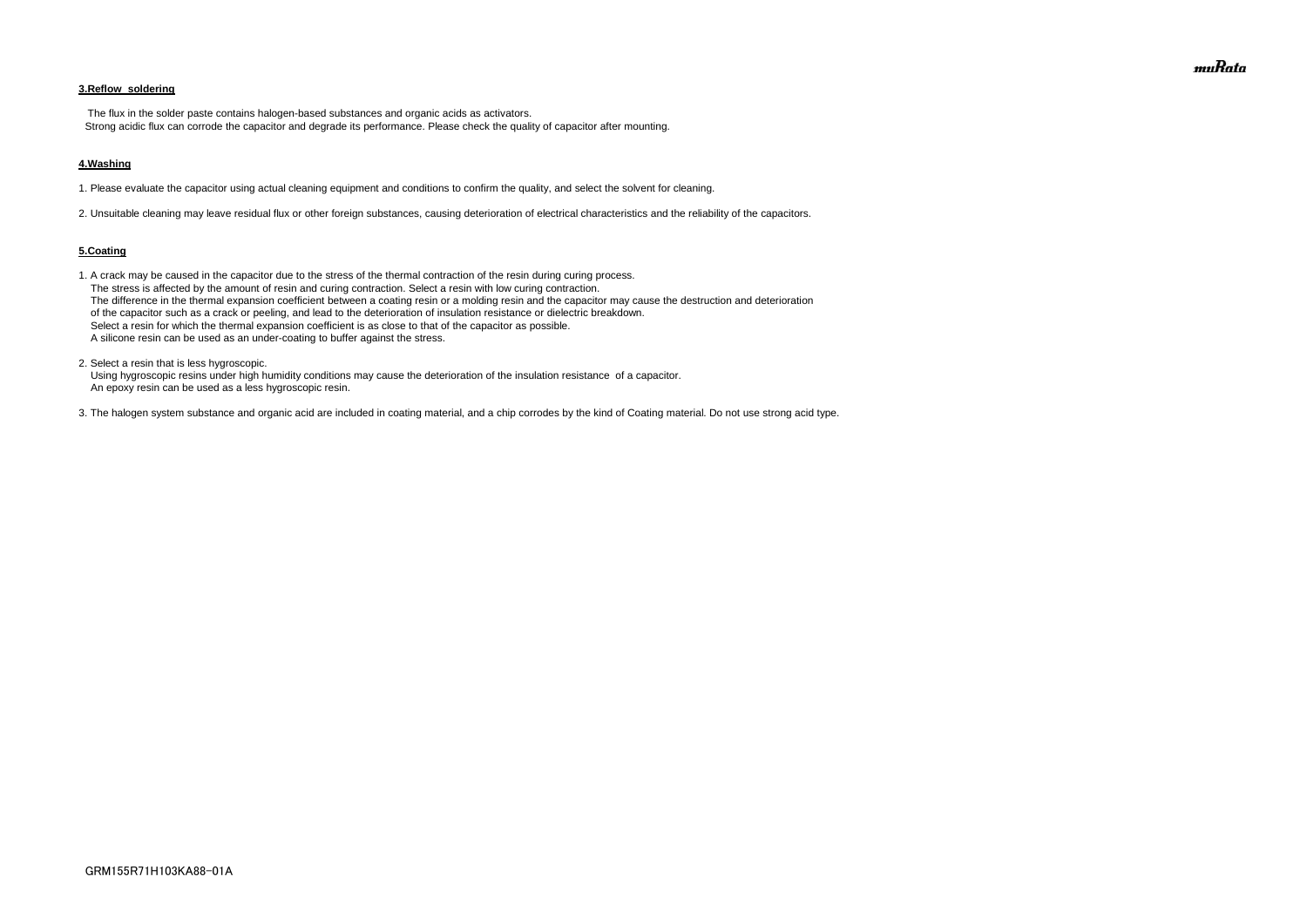### ■ Others

#### **1.Transportation**

1. The performance of a capacitor may be affected by the conditions during transportation.

1-1. The capacitors shall be protected against excessive temperature, humidity and mechanical force during transportation.

- (1) Climatic condition
	- ・ low air temperature : -40℃
	- ・ change of temperature air/air : -25℃/+25℃
	- ・ low air pressure : 30 kPa
	- ・ change of air pressure : 6 kPa/min.

(2) Mechanical condition

Transportation shall be done in such a way that the boxes are not deformed and forces are not directly passed on to the inner packaging.

1-2. Do not apply excessive vibration, shock, or pressure to the capacitor.

(1) When excessive mechanical shock or pressure is applied to a capacitor, chipping or cracking may occur in the ceramic body of the capacitor.

(2) When the sharp edge of an air driver, a soldering iron, tweezers, a chassis, etc. impacts strongly on the surface of the capacitor, the capacitor may crack and short-circuit.

 1-3. Do not use a capacitor to which excessive shock was applied by dropping etc. A capacitor dropped accidentally during processing may be damaged.

#### **2.Characteristics Evaluation in the Actual System**

- 1. Evaluate the capacitor in the actual system, to confirm that there is no problem with the performance and specification values in a finished product before using.
- 2. Since a voltage dependency and temperature dependency exists in the capacitance of high dielectric type ceramic capacitors, the capacitance may change depending on the operating conditions in the actual system. Therefore,be sure to evaluate the various characteristics, such as the leakage current and noise absorptivity, which will affect the capacitance value of the capacitor.
- 3. In addition,voltages exceeding the predetermined surge may be applied to the capacitor by the inductance in the actual system. Evaluate the surge resistance in the actual system as required.

muRata